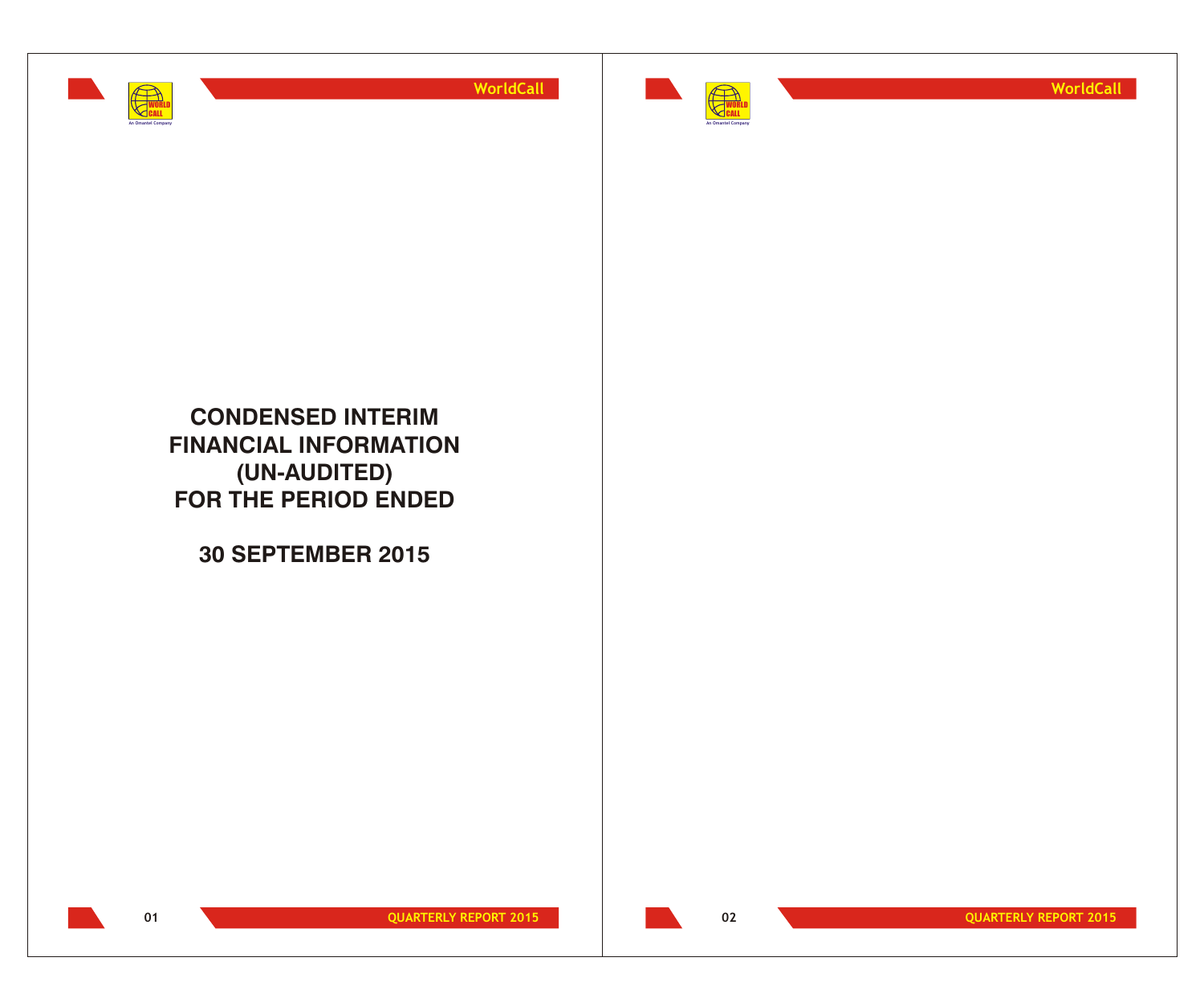

**WorldCall**

# **VISION**

WORLD CALL **An Omantel Company**

> We at Worldcall are committed to achieving dynamic growth and service excellence by being at the cutting edge of technological innovation. We strive to consistently meet and surpass customers', employees' and stake-holders' expectations by offering state-of-the-art telecom solutions with national & international footprints. We feel pride in making efforts to position Worldcall and Pakistan in the forefront of international arena.

# **MISSION STATEMENT**

In the telecom market of Pakistan, Worldcall to have an overwhelming impact on the basis of following benchmarks:

- Create new standards of product offering in basic and value added telephony by being more cost effective, easily accessible and dependable. Thus ensuring real value for money to all segments of market.
- Be a leader within indigenous operators in terms of market share, gross revenues and ARPU within five years and maintain the same positioning thereafter.
- Achieve utmost customer satisfaction by setting up high standards of technical quality and service delivery.
- Ensuring the most profitable and sustainable patterns of ROI (Return on Investment) for the stake-holders.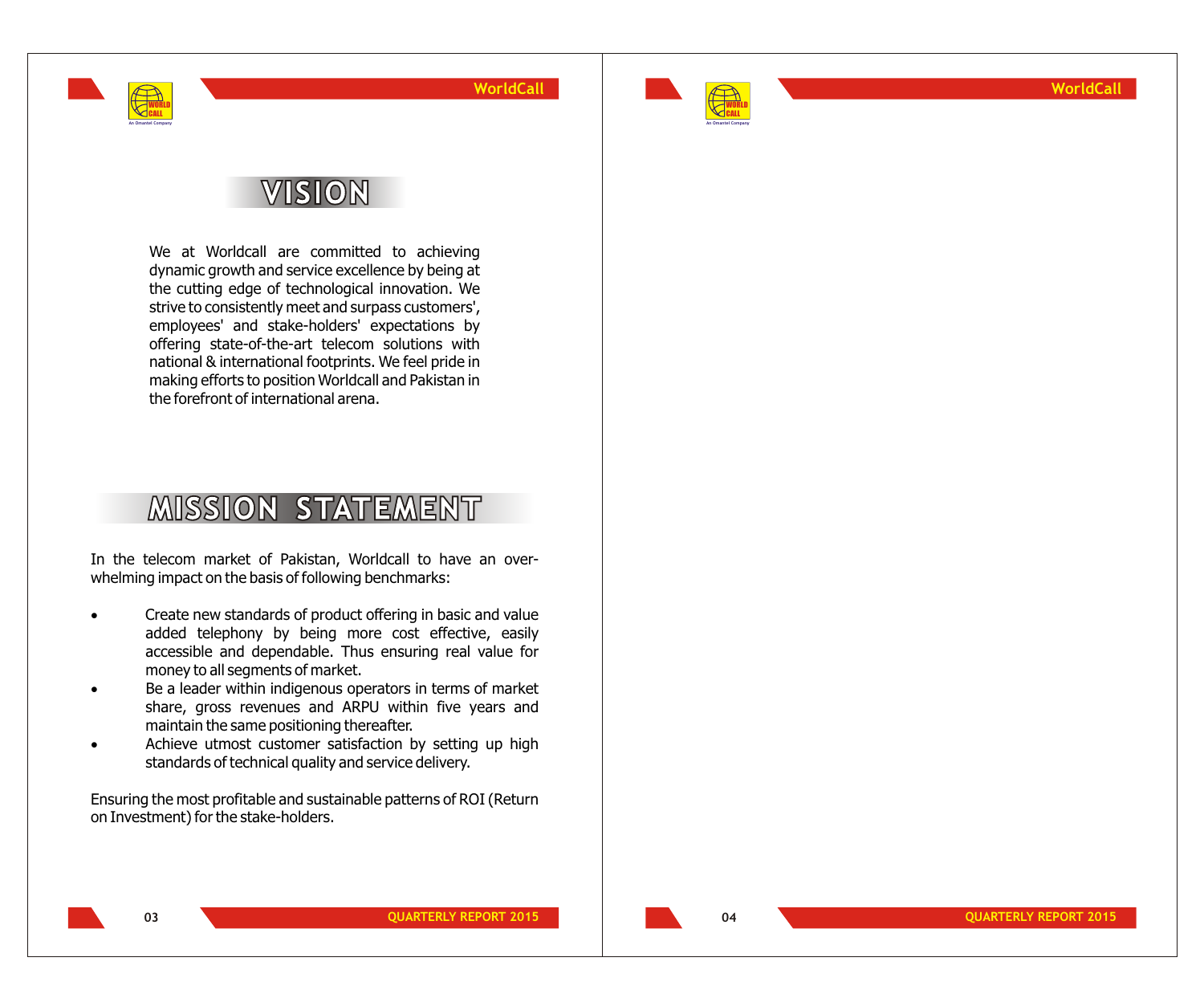# **An Omantel Company**

WORLD CALL

**WorldCall**



**WorldCall**

# Contents

*Page Seven*

Company information

*Page Nine*

Directors' review

*Page Ten*

Condensed interim balance sheet

## *Page Eleven*

Condensed interim profit & loss account

# *Page Twelve*

Condensed interim statement of comprehensive income

# *Page Thirteen*

Condensed interim cash flow statement

# *Page Fourteen*

Condensed interim statement of changes in equity

# *Page Fifteen*

Notes to the condensed interim financial information

# *Page Twenty Five*

Condensed consolidated interim financial information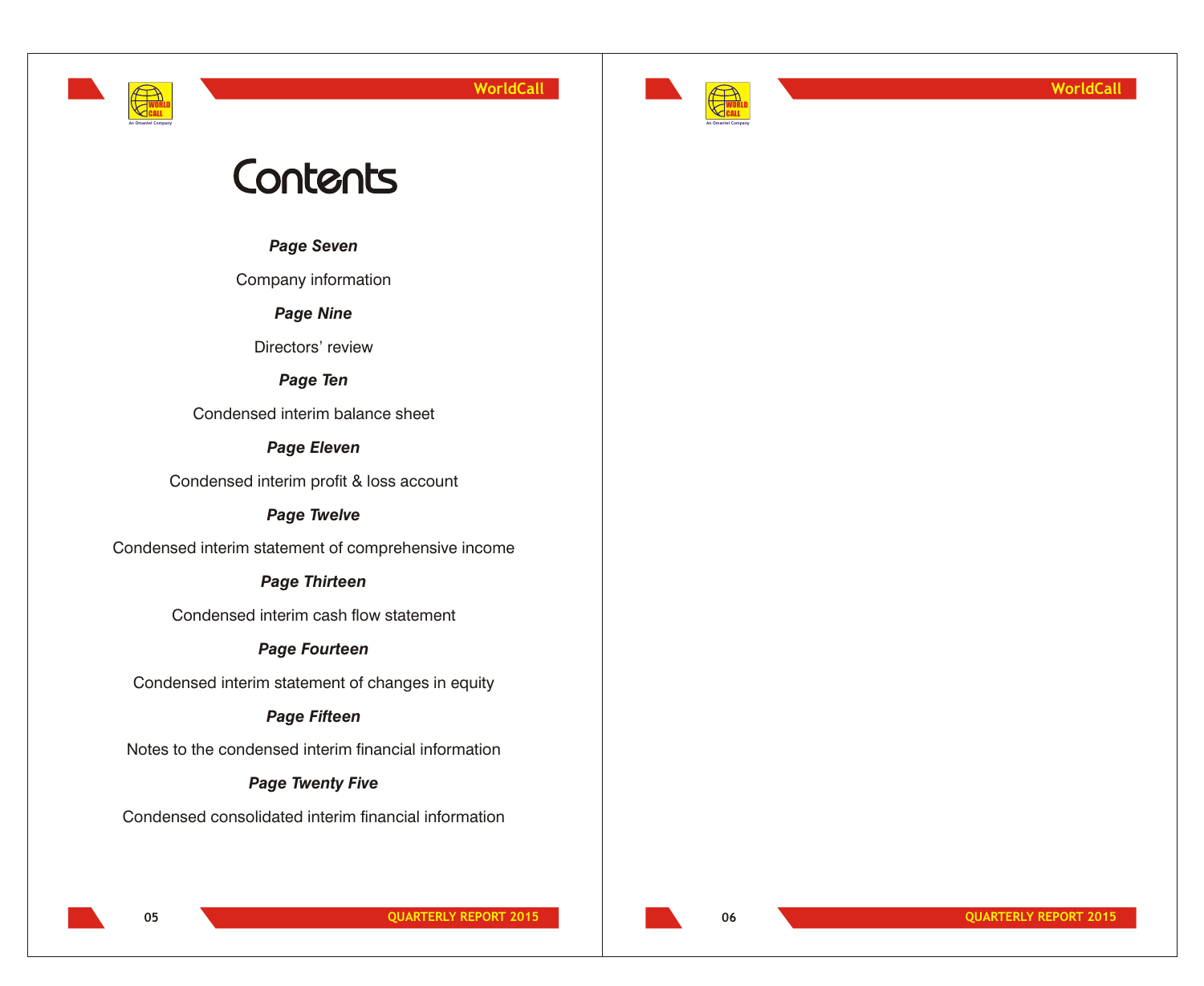



## **WorldCall**

|                                          | <b>COMPANY INFORMATION</b>                        | <b>Bankers</b>                              | <b>Allied Bank Limited</b>                 |
|------------------------------------------|---------------------------------------------------|---------------------------------------------|--------------------------------------------|
|                                          |                                                   |                                             | Askari Bank Limited                        |
|                                          |                                                   |                                             | <b>Bank AI Habib Limited</b>               |
| Chairman                                 | Mr. Mehdi Mohammed Al Abduwani                    |                                             | National Bank of Oman                      |
|                                          |                                                   |                                             | Deutsche Bank AG                           |
| <b>Chief Executive Officer</b>           | Mr. Babar Ali Syed                                |                                             | Faysal Bank Limited                        |
|                                          |                                                   |                                             | Habib Bank Limited                         |
| <b>Board of Directors</b>                | Mr. Mehdi Mohammed Al Abduwani (Chairman)         |                                             | Habib Metropolitan Bank Limited            |
|                                          | Mr. Talal Said Marhoon Al Mamari (Vice Chairman)  |                                             | IGI Investment Bank Limited                |
|                                          | Mr. Aimen Bin Ahmed Al Hosni                      |                                             | <b>JS Bank Limited</b>                     |
|                                          | Mr. Samy Ahmed Abdulgadir Al Ghassany             |                                             | Bank Islami Pakistan Limited               |
|                                          | Mr. Sohail Qadir                                  |                                             | <b>MCB Bank Limited</b>                    |
|                                          | Mr. Shahid Aziz Siddigi                           |                                             | National Bank of Pakistan                  |
|                                          | Dr. Syed Salman Ali Shah                          |                                             | <b>NIB Bank Limited</b>                    |
|                                          |                                                   |                                             | Pak Oman Investment Co. Limited            |
| <b>Chief Financial Officer</b>           | Mr. Muhammad Murtaza Raza                         |                                             | Soneri Bank Limited                        |
|                                          |                                                   |                                             | Standard Chartered Bank (Pakistan) Limited |
| <b>Executive Committee</b>               | Mr. Mehdi Mohammed Al Abduwani (Chairman)         |                                             | <b>Summit Bank Limited</b>                 |
|                                          | Mr. Talal Said Marhoon Al Mamari (Vice Chairman)  |                                             | <b>Tameer Microfinance Bank Limited</b>    |
|                                          | Mr. Aimen Bin Ahmed Al Hosni (Member)             |                                             | The Bank of Punjab                         |
|                                          | Mr. Sohail Qadir (Member)                         |                                             | United Bank Limited                        |
|                                          | Mr. Babar Ali Syed (CEO) (Member)                 |                                             | Waseela Microfinance Bank Limited          |
|                                          | Mr. Saud Mansoor Mohammed Al Mazrooei (Secretary) |                                             |                                            |
|                                          |                                                   | <b>Registrar and Shares Transfer Office</b> | THK Associates (Pvt.) Limited              |
| <b>Audit Committee</b>                   | Mr. Talal Said Marhoon Al Mamari (Chairman)       |                                             | Second Floor, State Life Building No.3,    |
|                                          | Mr. Aimen Bin Ahmed Al Hosni (Member)             |                                             | Dr. Zia-ud-Din Ahmed Road, Karachi.        |
|                                          | Dr. Syed Salman Ali Shah (Member)                 |                                             | Tel: (021) 111-000-322                     |
|                                          | Mr. Shahid Aziz Siddiqi (Member)                  |                                             |                                            |
|                                          | Mr. Mirghani Hamza Al-Madani (Secretary)          | <b>Registered Office/Head Office</b>        | 67-A, C/III, Gulberg-III,                  |
|                                          |                                                   |                                             | Lahore, Pakistan                           |
| <b>Human Resource &amp; Remuneration</b> |                                                   |                                             | Tel: (042) 3587 2633-38                    |
| Committee                                | Mr. Talal Said Marhoon Al Mamari (Chairman)       |                                             | Fax: (042) 3575 5231                       |
|                                          | Mr. Samy Ahmed Abdul Qadir Al Ghassany (Member)   |                                             |                                            |
|                                          | Mr. Aimen Bin Ahmed Al Hosni (Member)             | Webpage                                     | www.worldcall.com.pk                       |
|                                          | Mr. Sohail Qadir (Member)                         |                                             |                                            |
| <b>Chief Internal Auditor</b>            | Mr. Mirghani Hamza Al-Madani                      |                                             |                                            |
| <b>Company Secretary</b>                 | Mr. Saud Mansoor Mohammed Al Mazrooei             |                                             |                                            |
| <b>Auditors</b>                          | A.F. Ferguson & Co.                               |                                             |                                            |
|                                          | <b>Chartered Accountants</b>                      |                                             |                                            |
| <b>Legal Advisers</b>                    | M/s Miankot & Co.                                 |                                             |                                            |
|                                          | Barristers, Advocates &                           |                                             |                                            |
|                                          | Corporate Legal Consultant                        |                                             |                                            |
|                                          |                                                   |                                             |                                            |
|                                          |                                                   |                                             |                                            |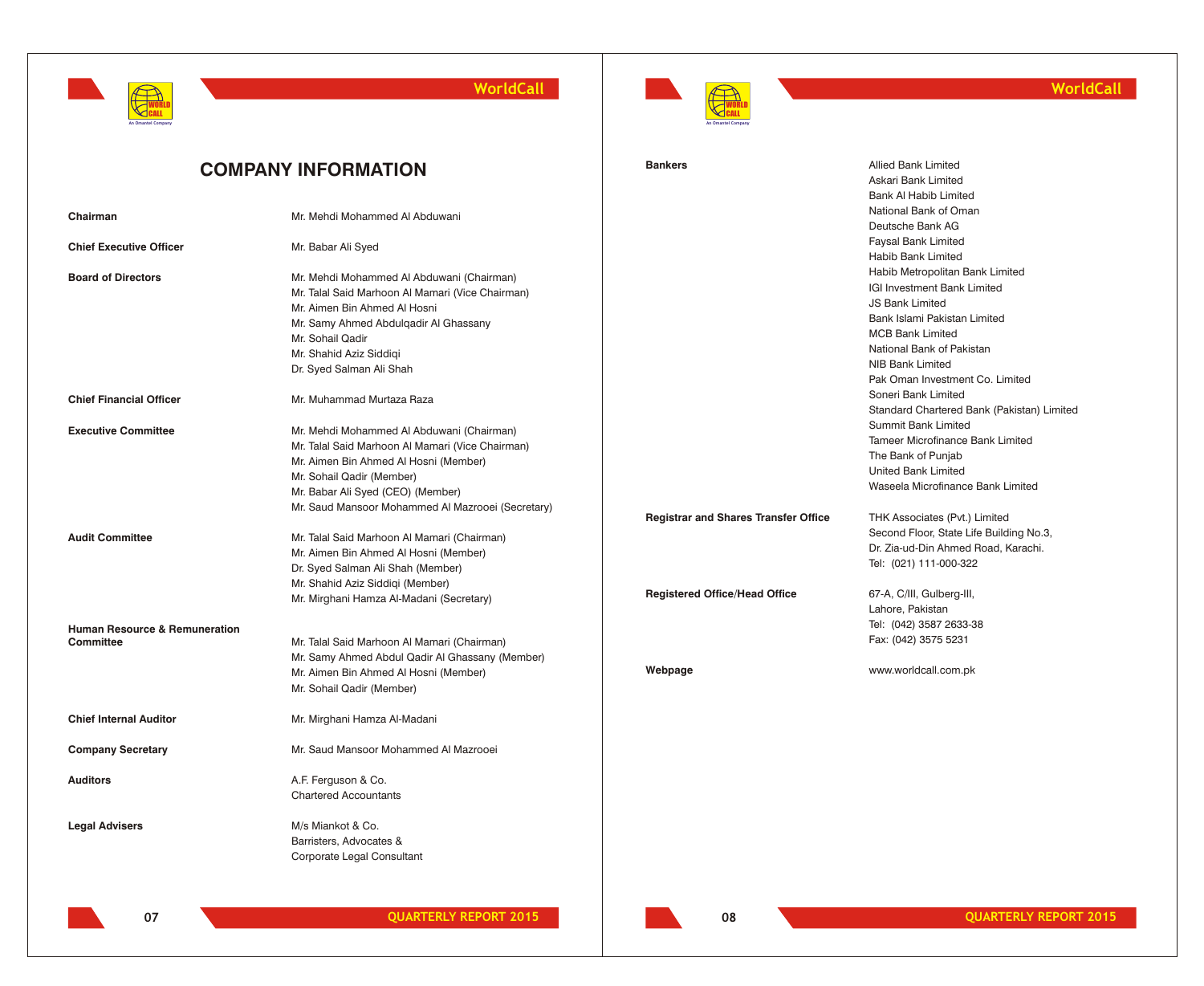

## **DIRECTORS' REVIEW**

The Directors of Worldcall Telecom Limited ("Wordcall" or the "Company") are pleased to present the brief overview of unaudited financial information for the nine months period ended 30 September 2015.

## Financial Overview

During the period under review, the Company closed its financial results on net loss after tax of Rs 2,915 million. The revenue for the period is Rs. 1,529 million as against the revenue of Rs, 1,825 million for the corresponding financial period thereby showing a decline of 16%.Revenue from broadband segment has improved but LDI segment has adversely affected the underlying results after ICH deregulation. Financial performance was also suppressed by higher charge of network depreciation and hefty fixed costs resulting in gross loss of Rs 699 million. Adverse forex movement corroded other income whereas incorporation of operating overheads, finance cost and tax led the Company to close the period at a net loss.

## Future Outlook

Despite the challenges being faced, the Company remains focused on enhancing the profitable revenue streams and reducing overall cost base with a view to improve the bottom line. Major focus is towards broadband segment to seize the tremendous available opportunities. Wireless broadband services have commenced commercially. Digital offering has been actualized with state of the art CAS enabled for bouquet and subscription management along with revenue assurance. The Company is also in a process of rejuvenating its LDI business to streamline its performance. Financial indicators are thus expected to improve in near future.

## Company's staff and customers

We whole heartedly put in record here our appreciation and gratitude to our all staff members for their efforts and hard work especially in recent times of stress and pressure. We further express our customer for their continued support and trust on our services.

For and on behalf of the Board of Directors

Batane **Babar Ali Syed**

30 November 2015 Chief Executive Officer





## **WorldCall**

## **CONDENSED INTERIM BALANCE SHEET (UN-AUDITED) AS AT 30 SEPTEMBER 2015**

|                                                                                                  |             | 30 September                                    | 31 December                     |
|--------------------------------------------------------------------------------------------------|-------------|-------------------------------------------------|---------------------------------|
|                                                                                                  |             | 2015                                            | 2014                            |
|                                                                                                  | <b>Note</b> | Un-Audited<br>--------(Rupees in '000)--------- | Audited                         |
| <b>NON CURRENT ASSETS</b>                                                                        |             |                                                 |                                 |
| Property, plant and equipment                                                                    | 6           | 11,894,996                                      | 12,503,346                      |
| Intangible assets                                                                                | 7           | 4,970,594                                       | 5,165,776                       |
| Investment properties                                                                            |             | 23,200                                          | 23,200                          |
| Long term trade receivables                                                                      |             | 95,805                                          | 110,380                         |
| Deferred taxation                                                                                |             | 2,312,408                                       | 2,917,389                       |
| Long term loans - considered good                                                                |             | 2,978                                           | 3,802                           |
| Long term deposits                                                                               |             | 89,643                                          | 58,566                          |
| <b>CURRENT ASSETS</b>                                                                            |             | 19,389,624                                      | 20,782,459                      |
| Stores and spares                                                                                |             | 187,258                                         | 223,264                         |
| Stock-in-trade                                                                                   |             | 273,810                                         | 273,614                         |
| Trade debts                                                                                      |             | 1,016,031                                       | 911,906                         |
| Loans and advances                                                                               |             | 699,316                                         | 612,608                         |
| Deposits and prepayments                                                                         |             | 108,482                                         | 121,710                         |
| Short term investments                                                                           |             | 96,929                                          | 74,767                          |
| Other receivables                                                                                |             | 8,113                                           | 38,894                          |
| Income tax recoverable - net                                                                     |             | 162,155                                         | 144,547                         |
| Cash and bank balances                                                                           |             | 388,161                                         | 749,999                         |
| Non-current assets classified as held for sale                                                   |             | 2,940,255                                       | 3,151,309<br>1,120,502          |
|                                                                                                  |             | 1,120,502<br>4,060,757                          | 4,271,811                       |
| <b>CURRENT LIABILITIES</b>                                                                       |             |                                                 |                                 |
| Current maturities of non-current liabilities                                                    |             | 3,876,526                                       | 5,001,151                       |
| Short term borrowings - secured                                                                  |             | 566,381                                         | 768,890                         |
| License fee payable                                                                              |             | 1,021,500                                       | 1,021,500                       |
| Trade and other payables                                                                         |             | 8,316,069                                       | 7,197,619                       |
| Interest and mark up accrued                                                                     |             | 233,717                                         | 202,051                         |
| <b>NET CURRENT LIABILITIES</b>                                                                   |             | 14,014,193<br>(9,953,436)                       | 14,191,211<br>(9,919,400)       |
|                                                                                                  |             |                                                 |                                 |
| <b>NON-CURRENT LIABILITIES</b>                                                                   |             |                                                 |                                 |
| Term finance certificates - secured                                                              | 8           |                                                 |                                 |
| Long term loans - secured                                                                        | 9           | 3,710,219                                       | 2,385,683                       |
| Retirement benefits                                                                              |             | 380,165                                         | 334,582                         |
| Liabilities against assets subject to finance lease<br>Long term payables                        |             | 1,972<br>812,679                                | 2,991<br>627,715                |
| Long term deposits                                                                               |             | 35,036                                          | 35,421                          |
|                                                                                                  |             | 4,940,071                                       | 3,386,392                       |
| Contingencies and commitments                                                                    | 10          |                                                 |                                 |
| <b>REPRESENTED BY</b>                                                                            |             | 4,496,117                                       | 7,476,667                       |
| <b>EQUITY</b>                                                                                    |             |                                                 |                                 |
|                                                                                                  |             |                                                 |                                 |
| Share capital and reserves:                                                                      |             |                                                 |                                 |
| Authorized share capital<br>1,500,000,000 (31 December 2014: 1,500,000,000)                      |             |                                                 |                                 |
| ordinary shares of Rs 10 each                                                                    |             | 15,000,000                                      | 15,000,000                      |
|                                                                                                  |             |                                                 |                                 |
| 500,000 (31 December 2014: 500,000) preference shares of USD                                     |             |                                                 |                                 |
| 100 each (USD 50,000,000 equivalent to Rs 6,000,000,000)                                         |             | 6,000,000                                       | 6,000,000                       |
|                                                                                                  |             |                                                 |                                 |
| Ordinary share capital<br>Preference share capital                                               |             | 8,605,716                                       | 8,605,716                       |
| Capital reserves:                                                                                |             | 3,537,700                                       | 3,537,700                       |
| - Share premium                                                                                  |             | 837,335                                         | 837,335                         |
| - Fair value reserve                                                                             |             | 25,438                                          | 3,276                           |
| - Exchange translation reserve                                                                   |             | 116,300                                         | (16, 700)                       |
| Revenue reserve: Accumulated loss                                                                |             | (9,522,364)                                     | (6,373,241)                     |
|                                                                                                  |             | 3,600,125                                       | 6,594,086                       |
| Surplus on revaluation of fixed assets                                                           |             | 895,992                                         | 882,581                         |
|                                                                                                  |             | 4,496,117                                       | 7,476,667                       |
| The annexed notes 1 to 16 form an integral part of this condensed interim financial information. |             |                                                 |                                 |
|                                                                                                  |             |                                                 |                                 |
| Babaud 1                                                                                         |             |                                                 |                                 |
|                                                                                                  |             |                                                 | $\hat{\zeta}_{\text{hirector}}$ |

**10**

**09 QUARTERLY REPORT 2015 QUARTERLY REPORT 2015 10 10 QUARTERLY REPORT 2015**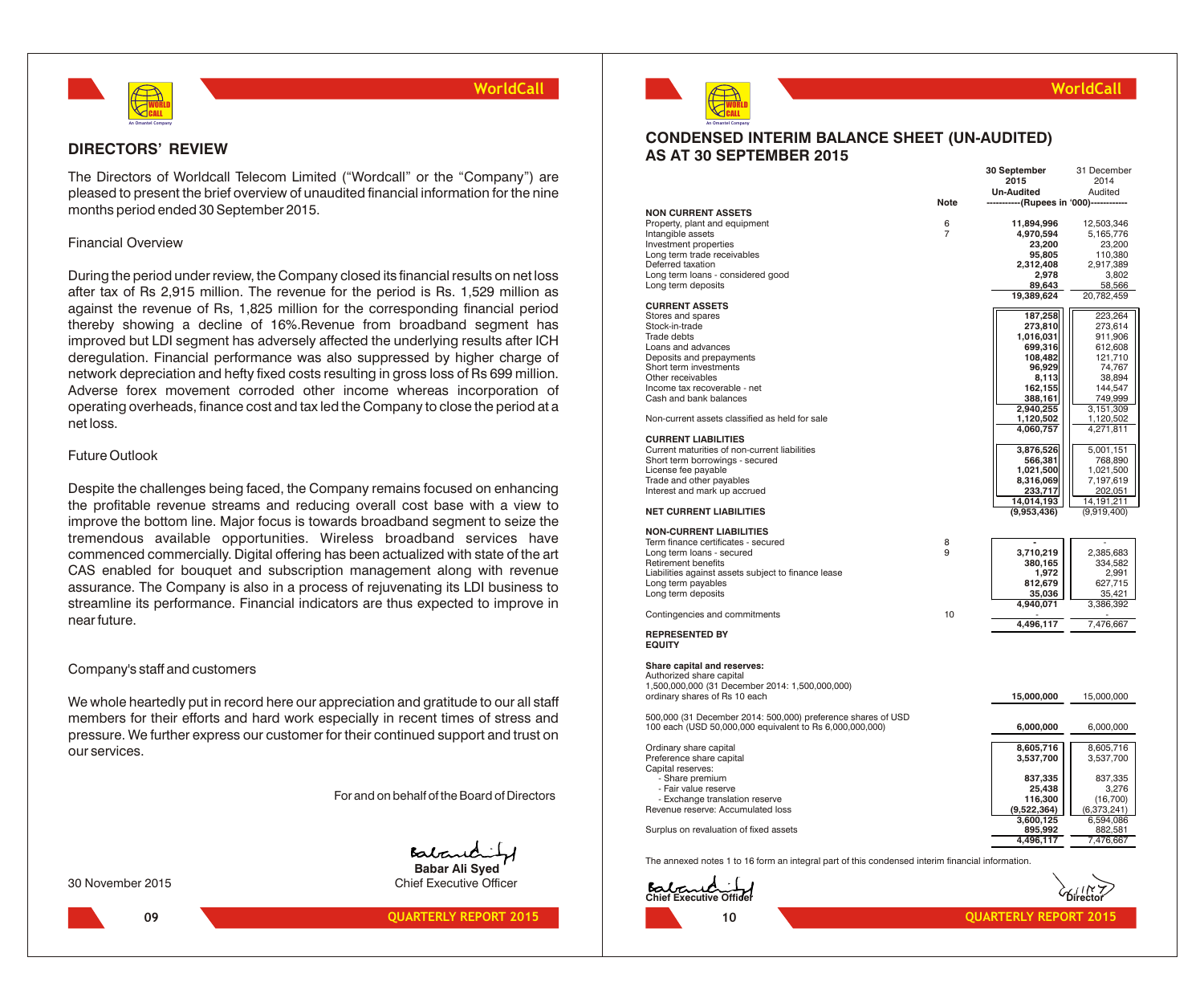

## **CONDENSED INTERIM PROFIT AND LOSS ACCOUNT (UN-AUDITED) FOR THE QUARTER AND NINE MONTHS ENDED 30 SEPTEMBER 2015**

|                             |          | Nine months<br>ended<br>30 September<br>2015<br><b>Un-Audited</b> | Nine months<br>ended<br>30 September<br>2014<br>Un-Audited<br>--(Rupees in '000)------------ | Quarter<br>ended<br>30 September<br>2015<br><b>Un-Audited</b> | Quarter<br>ended<br>30 September<br>2014<br>Un-Audited |
|-----------------------------|----------|-------------------------------------------------------------------|----------------------------------------------------------------------------------------------|---------------------------------------------------------------|--------------------------------------------------------|
| Revenue - net               |          | 1,528,688                                                         | 1,824,574                                                                                    | 555,122                                                       | 535,813                                                |
| Direct cost                 |          | (2, 227, 318)                                                     | (2,526,012)                                                                                  | (709, 306)                                                    | (908, 440)                                             |
| <b>Gross loss</b>           |          | (698, 630)                                                        | (701, 438)                                                                                   | (154, 184)                                                    | (372, 627)                                             |
| Operating cost              |          | (866, 505)                                                        | (805, 728)                                                                                   | (243, 054)                                                    | (268, 426)                                             |
| <b>Operating loss</b>       |          | (1,565,135)                                                       | (1,507,166)                                                                                  | (397, 238)                                                    | (641, 053)                                             |
| Finance cost                |          | (454, 430)                                                        | (562,083)                                                                                    | (132, 284)                                                    | (214,900)                                              |
|                             |          | (2,019,565)                                                       | (2,069,249)                                                                                  | (529, 522)                                                    | (855, 953)                                             |
|                             |          |                                                                   |                                                                                              |                                                               |                                                        |
| Other income                |          | 121,666                                                           | 299,362                                                                                      | 92,083                                                        |                                                        |
| Other expenses              |          | (310, 959)                                                        | (24, 724)                                                                                    | (218, 033)                                                    | (247, 958)                                             |
| Loss before taxation        |          | (2, 208, 858)                                                     | (1,794,611)                                                                                  | (655, 472)                                                    | (1, 103, 911)                                          |
| Taxation                    |          | (705, 986)                                                        | (29, 363)                                                                                    | 112,609                                                       | 97,855                                                 |
| Loss after taxation         |          | (2,914,844)                                                       | (1,823,974)                                                                                  | (542, 863)                                                    | (1,006,056)                                            |
| <b>Basic loss per share</b> | (Rupees) | (3.59)                                                            | (2.30)                                                                                       | (0.69)                                                        | (1.24)                                                 |
| Diluted loss per share      | (Rupees) | (0.99)                                                            | (0.58)                                                                                       | (0.18)                                                        | (0.32)                                                 |

The annexed notes 1 to 16 form an integral part of this condensed interim financial information.



**WorldCall**

## **CONDENSED INTERIM STATEMENT OF COMPREHENSIVE INCOME (UN-AUDITED) FOR THE QUARTER AND NINE MONTHS ENDED 30 SEPTEMBER 2015**

|                                                                                                              | Nine months<br>ended<br>30 September<br>2015<br><b>Un-Audited</b> | Nine months<br>ended<br>30 September<br>2014<br>Un-Audited | Quarter<br>ended<br>30 September<br>2015<br><b>Un-Audited</b><br>-----(Rupees in '000)---------------------------- | Quarter<br>ended<br>30 September<br>2014<br>Un-Audited |
|--------------------------------------------------------------------------------------------------------------|-------------------------------------------------------------------|------------------------------------------------------------|--------------------------------------------------------------------------------------------------------------------|--------------------------------------------------------|
| Loss for the period                                                                                          | (2,914,844)                                                       | (1,823,974)                                                | (542, 863)                                                                                                         | (1,006,056)                                            |
| Other comprehensive income/(loss):                                                                           |                                                                   |                                                            |                                                                                                                    |                                                        |
| Items that may be subsequently<br>reclassified to profit or loss:                                            |                                                                   |                                                            |                                                                                                                    |                                                        |
| - Change in fair value of available-for-sale<br>financial assets                                             | 22,162                                                            | (5,367)                                                    | (12,622)                                                                                                           | (3, 419)                                               |
| Items that will not be reclassified<br>to profit or loss                                                     |                                                                   |                                                            |                                                                                                                    |                                                        |
| - Impairment loss of property, plant and<br>equipment set off against<br>surplus on revaluation - net of tax |                                                                   | (225, 731)                                                 |                                                                                                                    | (225, 731)                                             |
| Other comprehensive income/(loss)                                                                            |                                                                   |                                                            |                                                                                                                    |                                                        |
| - net of tax                                                                                                 | 22,162                                                            | (231,098)                                                  | (12, 622)                                                                                                          | (229, 150)                                             |
| Total comprehensive loss for the                                                                             |                                                                   |                                                            |                                                                                                                    |                                                        |
| period - net of tax                                                                                          | (2,892,682)                                                       | (2,055,072)                                                | (555, 485)                                                                                                         | (1,235,206)                                            |

The annexed notes 1 to 16 form an integral part of this condensed interim financial information.





Babandi **Chief Executive Officer** 



**12**

**11 QUARTERLY REPORT 2015 12 QUARTERLY REPORT 2015 12 QUARTERLY REPORT 2015**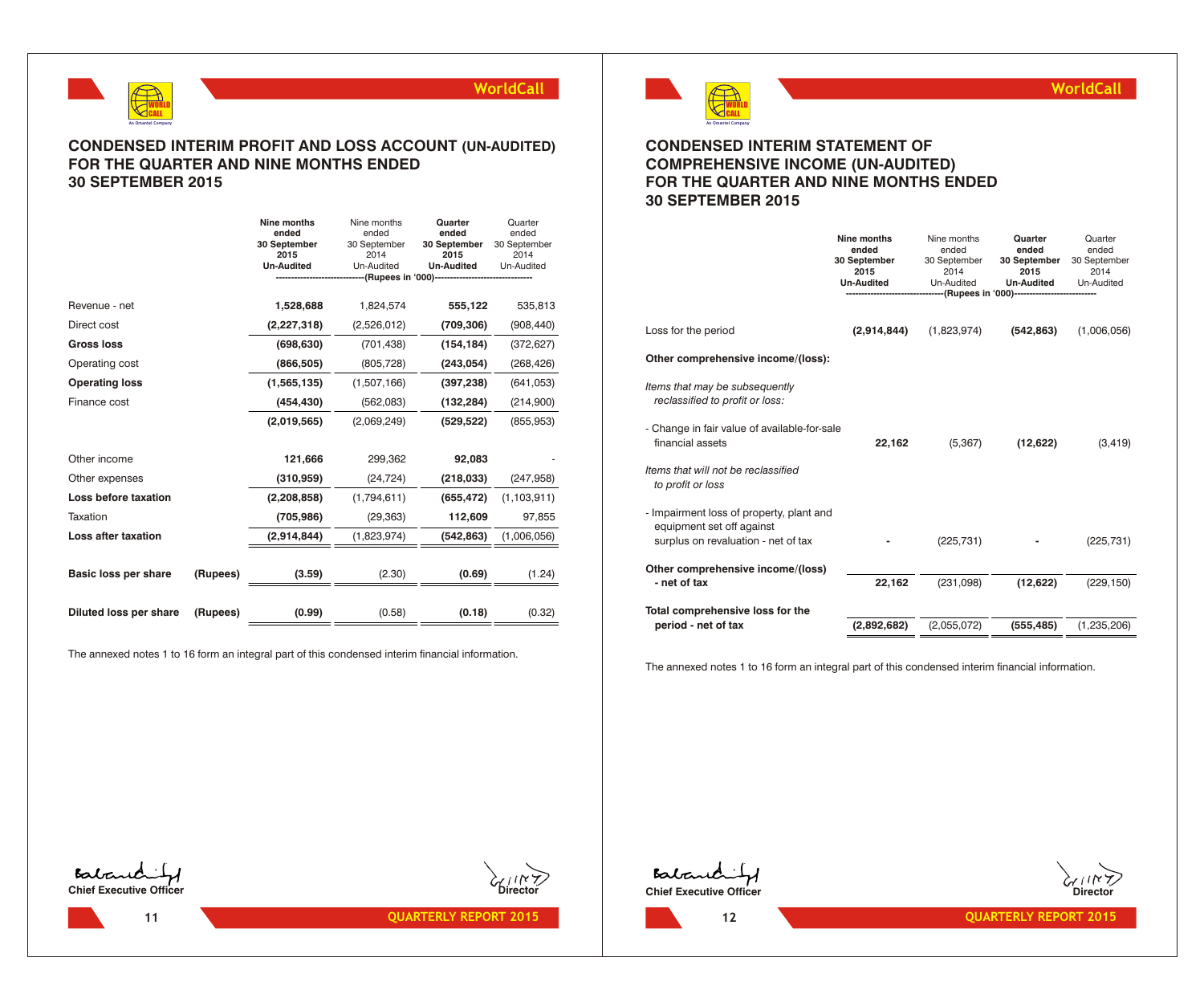

## **CONDENSED INTERIM CASH FLOW STATEMENT (UN-AUDITED) FOR THE NINE MONTHS ENDED 30 SEPTEMBER 2015**

|                                                                                                                                                             | <b>Note</b> | <b>Nine months ended</b> Nine months ended<br>30 September<br>2015<br>(Un-Audited) | 30 September<br>2014<br>(Un-Audited)<br>-------------(Rupees in '000)------------- |
|-------------------------------------------------------------------------------------------------------------------------------------------------------------|-------------|------------------------------------------------------------------------------------|------------------------------------------------------------------------------------|
| Cash flows from operating activities                                                                                                                        |             |                                                                                    |                                                                                    |
| Cash generated from/(used in) operations                                                                                                                    | 11          | 276,982                                                                            | (248, 387)                                                                         |
| (Increase)/decrease in non-current assets:<br>- Long term deposits<br>- Long term loans                                                                     |             | (31,077)<br>824                                                                    | 12,348                                                                             |
| - Long term trade receivable                                                                                                                                |             | 14,575                                                                             | 57,052                                                                             |
| (Decrease)/increase in non-current liabilities:<br>- Long term deposits<br>- Long term payables                                                             |             | (385)<br>12,482                                                                    | (92,079)                                                                           |
| Retirement benefits paid<br>Finance cost paid<br>Taxes paid                                                                                                 |             | (35, 845)<br>(178, 035)<br>(33,999)                                                | (61, 961)<br>(423, 078)<br>(22, 391)                                               |
| Net cash inflow/(outflow) from operating activities                                                                                                         |             | 25,522                                                                             | (778, 496)                                                                         |
| Cash flows from investing activities                                                                                                                        |             |                                                                                    |                                                                                    |
| Fixed capital expenditure<br>Proceeds from disposal of property, plant and equipment                                                                        |             | (304, 472)<br>38,797                                                               | (920, 036)<br>9,664                                                                |
| Net cash outflow from investing activities                                                                                                                  |             | (265, 675)                                                                         | (910, 372)                                                                         |
| Cash flows from financing activities                                                                                                                        |             |                                                                                    |                                                                                    |
| Proceeds from long term loan acquired<br>Initial loan transaction cost paid<br>Redemption of term finance certificates<br>Repayment of long term loan       |             | 3,555,300<br>(39,616)<br>(126, 625)<br>(3,432,447)                                 | 250,000<br>(1,769)<br>(109, 956)                                                   |
| Running finance - net<br>Repayment of short term borrowings - net<br>Repayment of liabilities against assets subject to finance lease                       |             | (77, 509)<br>(788)                                                                 | (11, 519)<br>(3,000)<br>(30, 491)                                                  |
| Net cash (outflow)/inflow from financing activities                                                                                                         |             | (121, 685)                                                                         | 93,265                                                                             |
| Net decrease in cash and cash equivalents<br>Cash and cash equivalents at the beginning of the period<br>Cash and cash equivalents at the end of the period |             | (361, 838)<br>749,999<br>388,161                                                   | (1,595,603)<br>2,501,852<br>906,249                                                |
|                                                                                                                                                             |             |                                                                                    |                                                                                    |

The annexed notes 1 to 16 form an integral part of this condensed interim financial information.

Balanchity

**Chief Executive Officer Director** 



**13 14**

 $\widetilde{\mathcal{K}}$ m



| CONDENSED INTERIM STATEWENT OF CHANGES IN EQUITY (UN-AUDITED)<br>FOR THE NINE MONTHS ENDED 30 SEPTEMBER 2015                                   |                |               |         |                             |                         |                                       |                                       |
|------------------------------------------------------------------------------------------------------------------------------------------------|----------------|---------------|---------|-----------------------------|-------------------------|---------------------------------------|---------------------------------------|
|                                                                                                                                                | Share Capital  |               |         | <b>Capital Reserves</b>     |                         | Revenue Reserve                       |                                       |
|                                                                                                                                                | Ordinary share | Preference    | Share   | Fair value                  | translation<br>Exchange | Accumulated                           |                                       |
|                                                                                                                                                | capital        | share capital | premium | (Rupees in '000)<br>reserve | reserve                 | loss                                  | Total                                 |
| Balance as at 31 December 2013 (Audited)                                                                                                       | 8,605,716      | 3,537,700     | 837,335 | 11,702                      | 144,300                 | (3,527,284)                           | 9,609,469                             |
| Other comprehensive loss for the period - net of tax<br>Loss for the period                                                                    |                |               |         | (5, 367)                    |                         | (1,823,974)                           | (1,823,974)<br>5.367                  |
| Total comprehensive loss for the period - net of tax<br>Transfer to surplus on revaluation of fixed assets                                     |                |               |         | (5, 367)                    |                         | (131)<br>(1,823,974)                  | (131)<br>(1,829,341)                  |
| Dividend on preference shares<br>Exchange translation reserve                                                                                  |                |               |         |                             | (87, 500)               | 156,392<br>87,500                     | 156,392)                              |
| Total transactions with owners, recognized directly in equity                                                                                  |                |               |         |                             | (87,500)                | (68, 892)                             | (156, 392)                            |
| Balance as at 30 September 2014 (Un-Audited)                                                                                                   | 8,605,716      | 3,537,700     | 837,335 | 6,335                       | 56,800                  | (5,420,282)                           | 7,623,605                             |
| Other comprehensive (loss)/income for the period - net of tax<br>Total comprehensive loss for the period - net of tax<br>Loss for the period   |                |               |         | (3,059)<br>(3,059)          |                         | (973, 240)<br>(15,041)<br>(988, 281)  | (973, 240)<br>(18, 100)<br>(991, 340) |
| Transfer from surplus on revaluation of fixed assets                                                                                           |                |               |         |                             |                         | 9,067                                 | 9,067                                 |
| Total transactions with owners, recognized directly in equity<br>Dividend on preference shares<br>Exchange translation reserve                 |                |               |         |                             | (73, 500)<br>(73, 500)  | (47, 245)<br>73,500<br>26,255         | (47, 245)<br>(47, 245)                |
| Balance as at 31 December 2014 (Audited)                                                                                                       | 8,605,716      | 3,537,700     | 837,335 | 3,276                       | (16,700)                | (6, 373, 241)                         | 6,594,086                             |
| Total comprehensive income/(loss) for the period - net of tax<br>Other comprehensive income for the period - net of tax<br>Loss for the period |                |               |         | 22,162<br>22,162            |                         | (2,914,844)<br>(2,914,844)            | (2,914,844)<br>22,162<br>(2,892,682   |
| Transfer to surplus on revaluation of fixed assets                                                                                             |                |               |         |                             |                         | 71,202                                | 71,202                                |
| Total transactions with owners, recognized directly in equity<br>Dividend on preference shares<br>Exchange translation reserve                 |                |               |         |                             | 133,000<br>133,000      | (133,000)<br>(172, 481)<br>(305, 481) | (172, 481)<br>(172, 481)              |
| Balance as at 30 September 2015 (Un-Audited)                                                                                                   | 8,605,716      | 3,537,700     | 837,335 | 25,438                      | 116,300                 | (9,522,364)                           | 3,600,125                             |
| The annexed notes 1 to 16 form an integral part of this condensed interim financial information.<br>Chief Executive Officer<br>entant.         |                |               |         |                             |                         |                                       |                                       |

**Chief Executive Officer Director** The annexed notes 1 to 16 form an integral part of this Bolched f

**WorldCall**

**QUARTERLY REPORT 2015 QUARTERLY REPORT 2015**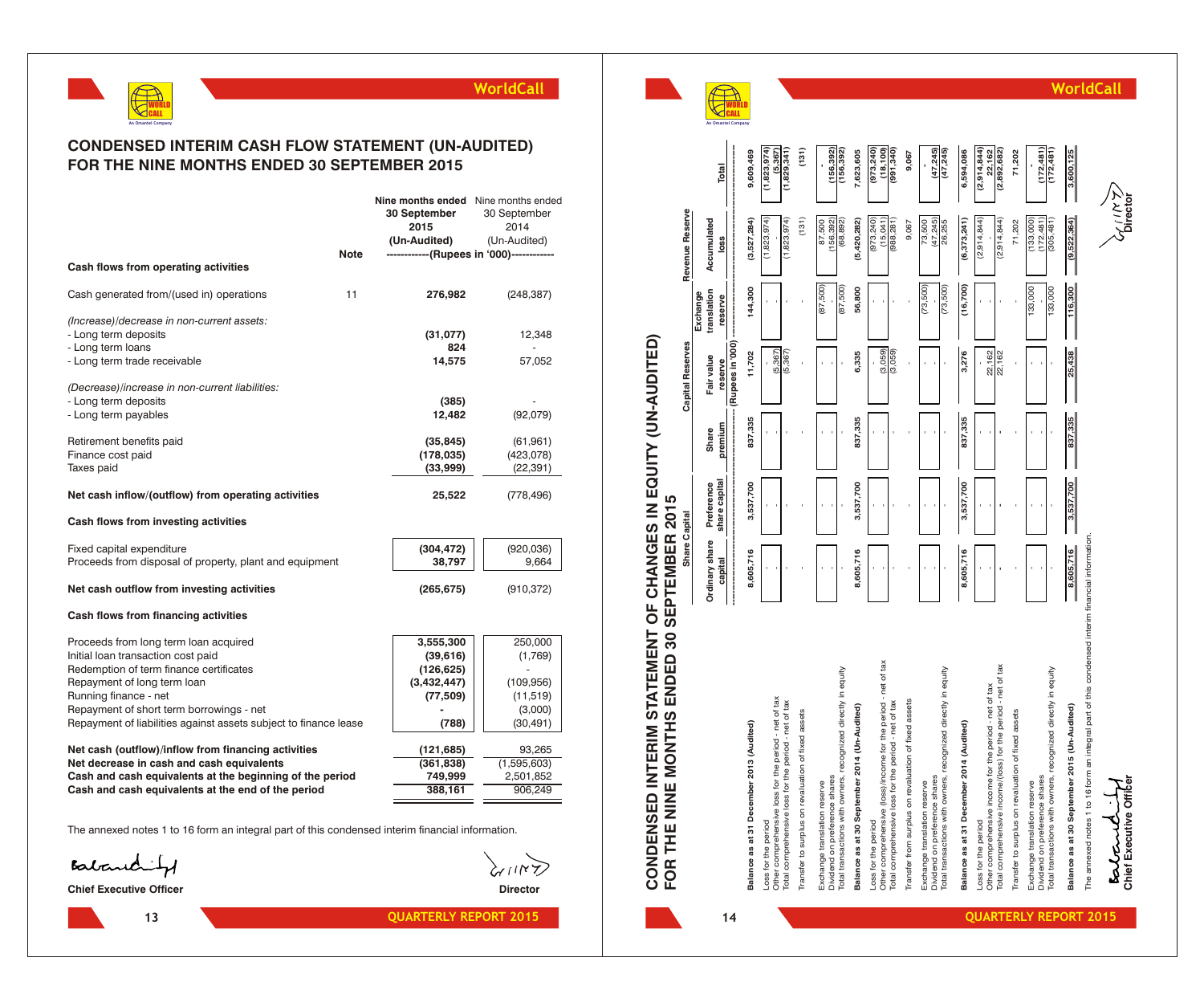

## **NOTES TO THE CONDENSED INTERIM FINANCIAL INFORMATION (UN-AUDITED) FOR THE NINE MONTHS ENDED 30 SEPTEMBER 2015**

#### **1. Legal status and nature of business**

Worldcall Telecom Limited ("the Company") is a public limited company incorporated in Pakistan on 15 March 2001 under the Companies Ordinance, 1984 and its shares are quoted on the Karachi and Lahore Stock Exchanges. The Company commenced its operations on 01 December 2004 and is engaged in providing Wireless Local Loop ("WLL") and Long Distance & International ("LDI") services in Pakistan and re-broadcasting international/national satellite/terrestrial wireless and cable television and radio signals as well as interactive communication and to establish, maintain and operate the licensed telephony services. The Company has been licensed by Pakistan Telecommunication Authority ("PTA") and Pakistan Electronic Media Regulatory Authority ("PEMRA") for these purposes. The registered office of the Company is situated at 67A, C-III, Gulberg III, Lahore.

During the year ended 30 June 2008, 56.80% shares (488,839,429 ordinary shares) had been acquired by Oman Telecommunications Company SAOG ("the Parent company"). In addition to this, the Parent company also acquired 57.14% preference shares (200,000 preference shares) during the year ended 31 December 2013.

This financial information is the separate financial information of the Company. Consolidated financial information is prepared separately.

#### **2. Basis of preparation**

- **2.1** This condensed interim unconsolidated financial information is unaudited and is being submitted to the members in accordance with section 245 of the Companies Ordinance, 1984. It has been prepared in accordance with the requirements of the International Accounting Standard (IAS) 34 - 'Interim Financial Reporting' and provisions of and directives issued under the Companies Ordinance, 1984. In case where requirements differ, the provisions of or directives issued under the Companies Ordinance, 1984 have been followed. This condensed interim financial information does not include all the information required for annual financial statements and therefore, should be read in conjunction with the annual financial statements of the Company for the year ended 31 December 2014.
- **2.2** The Company has incurred a loss after taxation of Rs 2,914.844 million during the nine months ended 30 September 2015 while the accumulated loss stands at Rs 9,522.364 million as at 30 September 2015. Current liabilities exceed current assets by Rs 9,953.436 million. The Company has fully availed the credit facilities available to it. Current liabilities include overdues aggregating Rs 91.375 million in respect of Term Finance Certificates and long term loans. The Company's management has carried out a going concern assessment of the Company and believes that the going concern assumption used for the preparation of this interim financial information is appropriate based on the following grounds:
- (i) Successful execution of the business plan approved by the Board of Directors (BOD) that includes increase in sales volumes through re-launch of EVDOs as a result of strategic repositioning, increase in international termination revenue, investment in infrastructure of Broadband business to enhance its capacities and resultant sales volumes, sale of passive infrastructure (towers, civil works and gensets etc.) and properties; and using the proceeds therefrom for other profitable operations or settling overdue liabilities; and



In addition to improvements as referred to in (i) above, the aforesaid assertion of going concern is based on the Parent company's continuous and proposed support. In the past, M/s Oman Telecommunications Company SAOG, an entity having majority ownership by Government of Oman, being the Parent company has provided support to the Company through providing guarantee for loan of USD 35 million from Askari Bank Limited which loan has now been taken over by National Bank of Oman. Further, the Parent company also took up preference shares of USD 20 million issued by the Company in 2013. Accordingly, no material uncertainties leading to a significant doubt about going concern have been identified.

#### **3. Significant accounting policies**

**3.1** The accounting policies and the methods of computation adopted in the preparation of this condensed interim financial information are the same as those applied in the preparation of preceding annual published financial statements of the Company for the year ended 31 December 2014

#### **3.2 Initial application of standards, amendments or an interpretation to existing standards**

The following amendments to existing standards have been published that are applicable to the Company's financial statements covering annual periods, beginning on or after the following dates.

## **3.2.1 Standards, amendments and interpretations to approved accounting standards that are effective in the current year**

Certain standards, amendments and interpretations to approved accounting standards are effective in the current year but are considered not to be relevant or to have any significant effect on the Company's operations and are, therefore, not detailed in this condensed interim financial information.

## **3.2.2 Standards, amendments and interpretations to existing standards that are not yet effective and have not been early adopted by the Company**

There are certain standards, amendments to the approved accounting standards and interpretations that are mandatory for the Company's accounting periods beginning on or after January 1, 2016 but are considered not to be relevant or to have any significant effect on the company's operations and are, therefore, not detailed in this condensed interim financial information.

#### **4. Significant accounting judgments and estimates**

The preparation of condensed interim financial information in conformity with approved accounting standards requires management to make judgments, estimates and assumptions that affect the application of accounting policies and reported amounts of assets and liabilities, income and expenses. The estimates, associated assumptions and judgments are based on historical experience and various other factors that are believed to be reasonable under the circumstances, the result of which form the basis of making the judgments about carrying values of assets and liabilities that are not readily apparent from other sources. Actual results may differ from these estimates. In preparing this condensed interim unconsolidated financial information, the significant judgments made by management in applying accounting policies and the key sources of estimation were the same as those that were applied to the financial statements for the year ended 31 December 2014

**5.** Income tax expense is recognised based on management's best estimate of the weighted average annual income tax rate expected for the full financial year.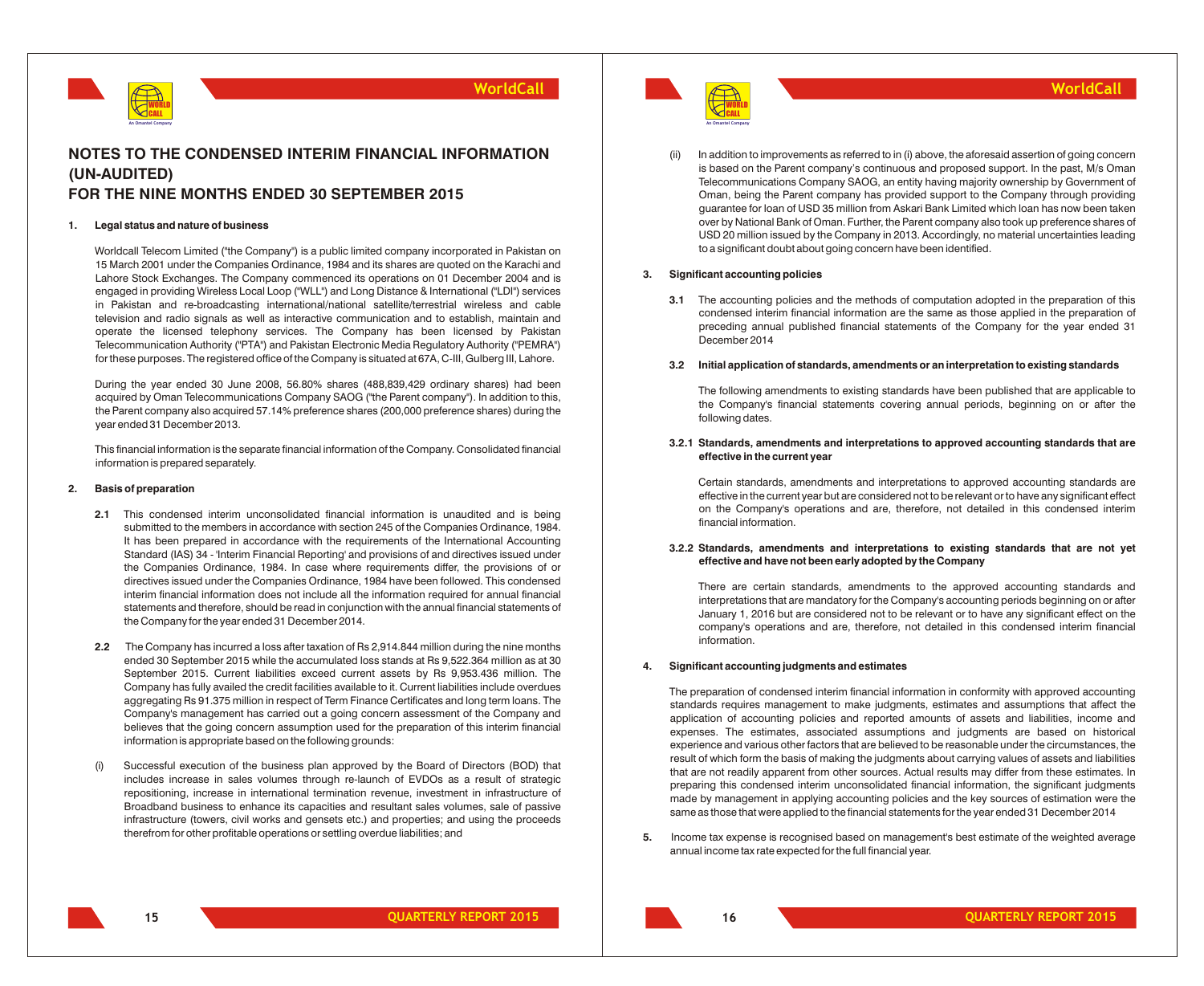|     | An Omantel Company                                                                                                                                                                                                                                                                                    |      | 30 September<br>2015<br><b>Un-Audited</b>                           | 31 December<br>2014<br>Audited                                   |
|-----|-------------------------------------------------------------------------------------------------------------------------------------------------------------------------------------------------------------------------------------------------------------------------------------------------------|------|---------------------------------------------------------------------|------------------------------------------------------------------|
|     |                                                                                                                                                                                                                                                                                                       | Note | ----------(Rupees in '000)---------                                 |                                                                  |
| 6.  | <b>Property, Plant and Equipment</b>                                                                                                                                                                                                                                                                  |      |                                                                     |                                                                  |
|     | Operating fixed assets<br>Capital work-in-progress<br>Major spare parts and stand-by equipment                                                                                                                                                                                                        | 6.1  | 11,036,643<br>850,044<br>8,309<br>11,894,996                        | 11,641,345<br>836,413<br>25,588<br>12,503,346                    |
| 6.1 | <b>Operating fixed assets</b>                                                                                                                                                                                                                                                                         |      |                                                                     |                                                                  |
|     | Opening book value<br>Additions during the period/year<br>Revaluation surplus<br>Transferred in from investment properties                                                                                                                                                                            | 6.2  | 11,641,345<br>308,102<br>11,949,447                                 | 12,520,955<br>1,212,066<br>455,772<br>97,500<br>14,286,293       |
|     | Disposals (at book value) for the period/year<br>Transferred out to non-current assets classified                                                                                                                                                                                                     | 6.3  | (38,009)                                                            | (19, 112)                                                        |
|     | as held for sale<br>Depreciation charged during the period/year<br>Closing book value                                                                                                                                                                                                                 | 6.4  | (874,795)<br>11,036,643                                             | (1,356,011)<br>(1, 269, 825)<br>11,641,345                       |
| 6.2 | Following is the detail of additions                                                                                                                                                                                                                                                                  |      |                                                                     |                                                                  |
|     | Leasehold improvements<br>Plant and equipment<br>Office equipment<br>Furniture and fixtures<br>Computers<br>Vehicles                                                                                                                                                                                  |      | 6,444<br>298,198<br>367<br>34<br>3,059<br>$\blacksquare$<br>308,102 | 2,741<br>1,199,213<br>2,623<br>÷.<br>2,114<br>5,375<br>1,212,066 |
| 6.3 | Following are the book values of disposals                                                                                                                                                                                                                                                            |      |                                                                     |                                                                  |
|     | Plant and equipment<br>Office equipment<br>Computers<br>Furniture and fixtures<br>Vehicles                                                                                                                                                                                                            |      | 3,170<br>429<br>34,410<br>38,009                                    | 4,320<br>441<br>268<br>6<br>14,077<br>19,112                     |
| 6.4 | Property, plant and equipment includes equipment deployed in implementing the Universal Service<br>Fund network which is subject to lien exercisable by Universal Service Fund Company ("USFC") in the<br>event of failure by the Company to maintain service availability and quality specification. |      |                                                                     |                                                                  |



**7.1** Goodwill represents the difference between the cost of acquisition (fair value of consideration paid) and fair value of net identifiable assets acquired at the time of merger of Worldcall Telecom Limited with Worldcall Communications Limited, Worldcall Multimedia Limited and Worldcall Broadband Limited.

Management has assessed the recoverable amount as at 30 September 2015 based on a value in use calculation and determined that, as of this date, there is no indication of impairment of Goodwill. This calculation uses cash flow projections based on a five years' financial business plan approved by the Board. The business plan also includes a comprehensive analysis of the existing operational deployments of the Company along with strategic direction of future investments and business growth. The cash flows beyond the five years period have been extrapolated using a steady 5% growth rate which is consistent with the long-term average growth rate for the industry, whereas for the purpose of impairment testing, no growth is considered in cash flows beyond the period of five years as per International Accounting Standard 36 'Impairment of Assets'.

Based on the above approved business plan and continued support from the Parent company, the Company will be able to meet its obligations and will be able to achieve satisfactory level of profitability in future.

|                                     |                                     | 31 December  |
|-------------------------------------|-------------------------------------|--------------|
|                                     | 2015                                | 2014         |
|                                     | <b>Un-Audited</b>                   | Audited      |
| Term finance certificates - secured | ----------(Rupees in '000)--------- |              |
| Term finance certificates           | 1,643,735                           | 1,643,735    |
| Restructuring cost                  | (12, 638)                           |              |
|                                     | 1,631,097                           | 1,643,735    |
| Amortization of restructuring cost  | 1,768                               |              |
|                                     | 1,632,865                           | 1,643,735    |
| Redeemed                            | (126, 625)                          |              |
|                                     | 1,506,240                           | 1,643,735    |
| Current maturity                    | (1,506,240)                         | (1,643,735)  |
|                                     |                                     |              |
|                                     |                                     | 30 September |

Term finance certificates have a face value of Rs 5,000 per certificate.

## **Term Finance Certificates (TFCs)**

These TFCs were earlier rescheduled in December 2012 under which the principal was repayable in three semi-annual installments ending on 07 October 2015.

In July 2014, the Company initiated the process of second restructuring with the TFC holders. On 03 April 2015, the TFCs were rescheduled and the terms of the revised rescheduling agreement are

WORLD CALL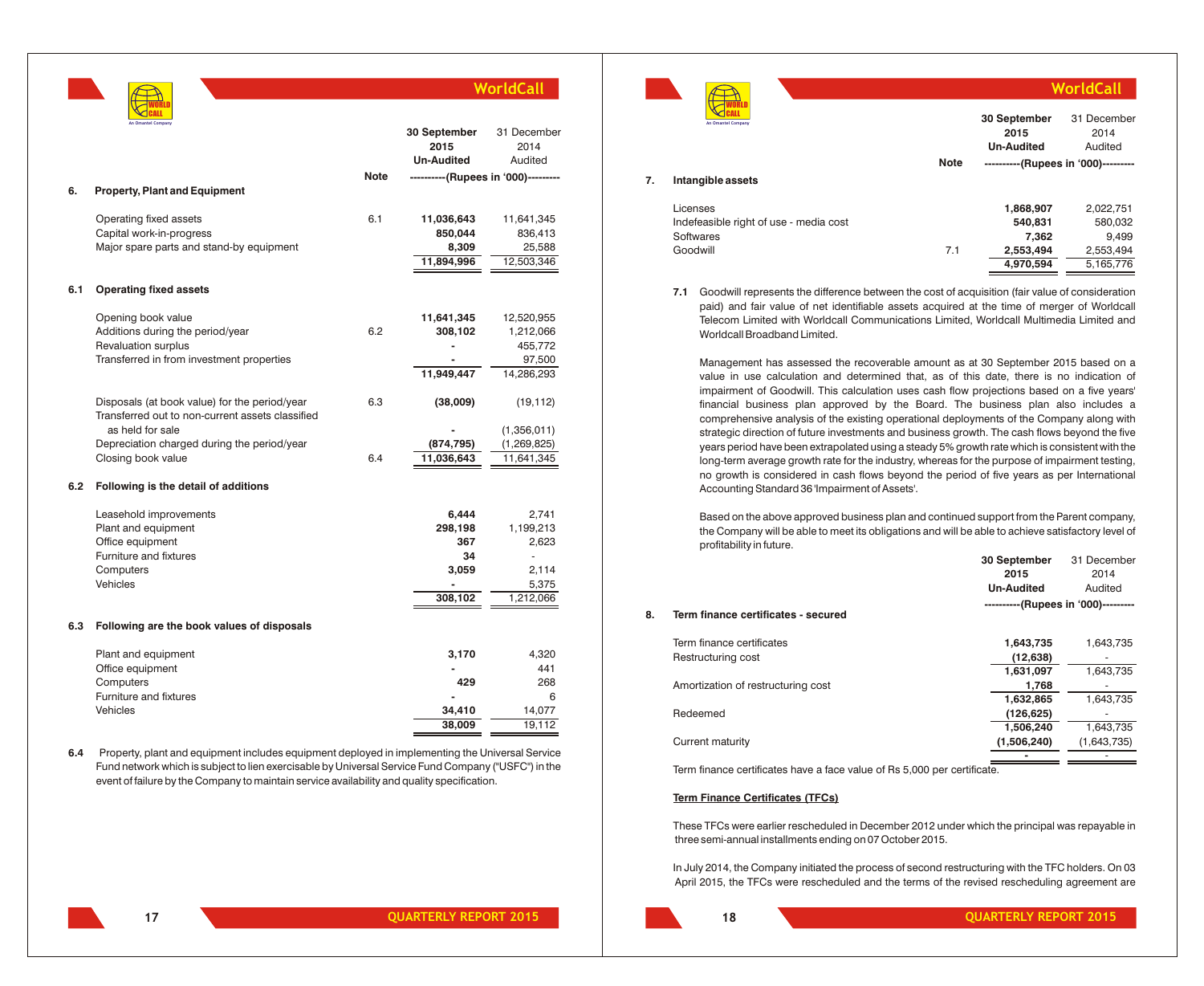

effective from 07 October 2014. As per revised terms, the tenure of the TFCs were extended by seven years with principal installments ending in October 2021. Profit rate and security remained the same.

As per terms of second rescheduling, payments in respect of principal and markup aggregating to Rs 230.000 million (includes PKR 60 M profit) were required to be made during the period ended September 30, 2015. However, payments of Rs 146.625 million (includes PKR 20 M profit) were made, hence, constituting a default as per the terms. Consequently, the total amount has been classified in current liabilities.

|     |                             |             | 30 September<br>2015<br><b>Un-Audited</b> | 31 December<br>2014<br>Audited |
|-----|-----------------------------|-------------|-------------------------------------------|--------------------------------|
| 9.  | Long term loans - secured   | <b>Note</b> | ----------(Rupees in '000)---------       |                                |
|     | Askari Bank Limited         | 9.1         |                                           | 2,378,458                      |
|     | National Bank of Oman (NBO) | 9.2         | 3,615,969                                 | ۰                              |
|     | Soneri Bank Limited         | 9.3         | $\overline{\phantom{a}}$                  | 7,225                          |
|     | Allied Bank Limited         | 9.4         | 94,250                                    | ۰                              |
|     |                             |             | 3,710,219                                 | 2,385,683                      |
| 9.1 | <b>Askari Bank Limited</b>  |             |                                           |                                |
|     | $D = 0$                     |             | O O 40 OFF                                | O O 40 OFF                     |

| (129, 365)<br>Initial transaction cost<br>(129, 365)<br>2,814,490<br>2,814,490<br>Amortization of transaction cost<br>43,257<br>129,365<br>2,857,747<br>2,943,855 |
|-------------------------------------------------------------------------------------------------------------------------------------------------------------------|
|                                                                                                                                                                   |
|                                                                                                                                                                   |
|                                                                                                                                                                   |
|                                                                                                                                                                   |
| Exchange loss<br>524,995<br>557,729                                                                                                                               |
| 3,382,742<br>3,501,584                                                                                                                                            |
| Repaid<br>(3,501,584)<br>(98, 884)                                                                                                                                |
| 3,283,858                                                                                                                                                         |
| Current maturity<br>(905, 400)                                                                                                                                    |
| 2,378,458                                                                                                                                                         |

In September 2014, the Company in agreement with Askari Bank Limited, arranged a financing from consortium of banks comprising NBO and Ahli Bank SAOG ("the consortium") with NBO as the lead arranger, whereby Askari Bank Limited shall be fully repaid from the proceeds of the loan from the consortium. As at 30 June 2015, this loan has been repaid from the loan proceeds from NBO and SBLC has been released by Askari Bank Limited.

|     |                                  | 30 September                        | 31 December |
|-----|----------------------------------|-------------------------------------|-------------|
|     |                                  | 2015                                | 2014        |
|     |                                  | <b>Un-Audited</b>                   | Audited     |
| 9.2 | <b>National Bank of Oman</b>     | ----------(Rupees in '000)--------- |             |
|     | Receipt                          | 3,555,300                           |             |
|     | Initial transaction cost         | (39, 616)                           |             |
|     |                                  | 3,515,684                           |             |
|     | Amortization of transaction cost | 1,585                               |             |
|     |                                  | 3,517,269                           |             |
|     | Exchange loss                    | 98,700                              |             |
|     |                                  | 3,615,969                           |             |
|     |                                  |                                     |             |



**WorldCall**

This represents foreign currency syndicated loan facility amounting to USD 35 million from NBO and Ahli Bank SAOG ("the consortium") with NBO as the lead arranger. The loan was disbursed on 30 June 2015. It is repayable in 16 quarterly installments commencing 30 September 2017. Profit is payable quarterly and is charged at three months average LIBOR plus 1.75% per annum and monitoring fee at 1.5% per annum. To secure the facility, corporate guarantee of the Parent Company has been furnished alongwith a provision for cash cover/direct debit of the Parent Company's bank account in the event of the Company's failure to fund obligations under the facility agreement.

|     |                            | 30 September                        | 31 December |
|-----|----------------------------|-------------------------------------|-------------|
|     |                            | 2015                                | 2014        |
|     |                            | <b>Un-Audited</b>                   | Audited     |
|     |                            | ----------(Rupees in '000)--------- |             |
| 9.3 | <b>Soneri Bank Limited</b> |                                     |             |
|     | Receipt                    | 66,756                              | 66,756      |
|     | Repaid                     | (39, 159)                           | (16, 662)   |
|     |                            | 27,597                              | 50,094      |
|     | Current maturity           | (27, 597)                           | (42, 869)   |
|     |                            | -                                   | 7.225       |

Current maturity of this loan includes overdue installments aggregating Rs 8.00 million (2014: Nil).

|     |                                  | 30 September<br>2015<br><b>Un-Audited</b> | 31 December<br>2014<br>Audited |
|-----|----------------------------------|-------------------------------------------|--------------------------------|
| 9.4 | <b>Allied Bank Limited</b>       | ----------(Rupees in '000)---------       |                                |
|     | Transferred from running finance | 125,000                                   | ٠                              |
|     | Repaid                           | (7, 250)                                  | ۰                              |
|     |                                  | 117,750                                   | ۰                              |
|     | Current maturity                 | (23,500)                                  | ۰                              |
|     |                                  | 94,250                                    | ٠                              |

This represents a term loan facility of Rs 125 million obtained through restructuring of Running Finance facility. This facility was rescheduled in January 2015 and is now repayable in 43 monthly installments ending on 31 July 2018. It carried mark up at one month KIBOR plus 2.5% per annum till 31 March 2015 and was payable monthly. The mark up rate with effect from 01 April 2015 is 3 months KIBOR plus 0.5% per annum to be reset and recoverable quarterly. It is secured through joint pari passu charge on present and future current and fixed assets excluding land and building of the Company with 25% margin.

#### **10. Contingencies and commitments**

## **Contingencies**

There is no significant change in contingencies from the preceding annual published financial statements of the Company for the year ended 31 December 2014 except for the following:

**(i)** A demand of Rs 1,059.595 million (including default surcharge of Rs 325.849 million) was raised against the Company under section 161/205 of the Income Tax Ordinance, 2001 for the period relevant to Tax Year 2012 alleging non-compliance with various applicable withholding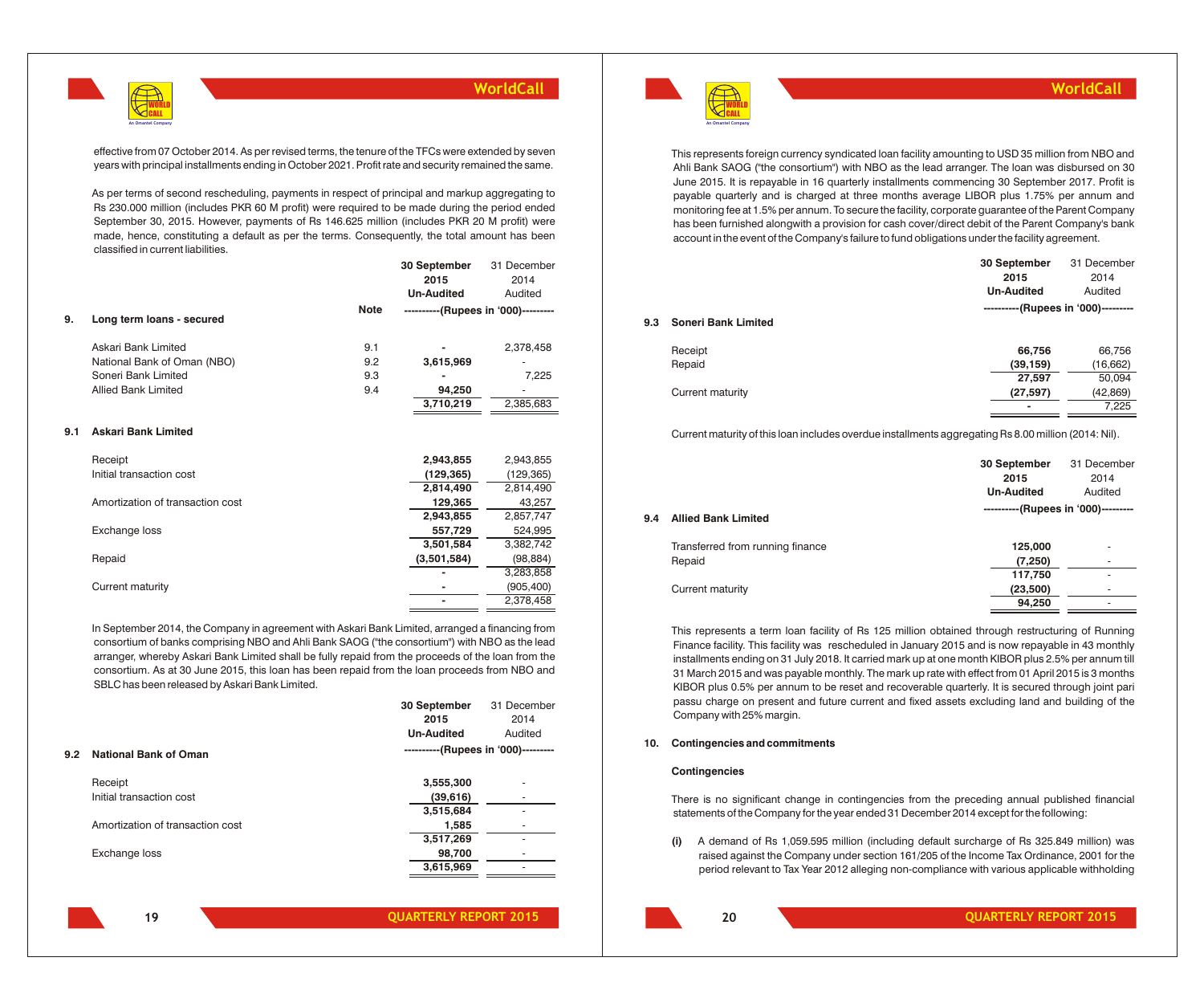

provisions contained in the Ordinance. The management assailed the subject order in usual appellate course and while first appellate authority decided certain issues in Company's favor, major issues were remanded back to department for adjudication afresh. Such appellate order was further assailed by the Company before Appellate Tribunal Inland Revenue ('ATIR'), at which forum, adjudication is pending. Meanwhile, department concluded the reassessment proceedings, primarily repeating the treatment earlier accorded, however, based on relief allowed by first appellate authority, demand now stands reduced to Rs 1,003.426 million (including default surcharge of Rs 384.329 million). Such reassessment order was assailed by the Company in second round of litigation and the first appellate authority, through its order dated 29 June 2015, has upheld the departmental action. Management has contested this order before ATIR for favorable outcome. In this financial information, only an amount of Rs 103.673 million has been recognized as liability on this account as Company's management considers that Company's position is well founded on meritorious grounds and thus eventually demand would not sustain appellate review.

**(ii)** One of the Company's suppliers has filed a petition before the Lahore High Court through which it has claimed Rs 216.482 million receivable from the Company. Further details of the litigation have not been disclosed as it may prejudice the Company's position. The Company has denied such claim and has also challenged the maintainability of the proceedings. Also, the Company has filed a counter petition claiming Rs 315.178 million receivable from the same supplier. Based on the advice of the Company's legal counsel, management is of the view that it is unlikely that any adverse order will be passed against the Company. In view of the above, no provision has been made in this interim financial information on this account.

|                                               | 30 September<br>2015<br><b>Un-Audited</b><br>----------(Rupees in '000)--------- | 31 December<br>2014<br>Audited |
|-----------------------------------------------|----------------------------------------------------------------------------------|--------------------------------|
| Outstanding quarantees                        | 1,080,577                                                                        | 1,140,217                      |
| <b>Commitments</b>                            |                                                                                  |                                |
| Commitments in respect of capital expenditure | 1,770,406                                                                        | 1,851,011                      |
| Outstanding letters of credit                 | 7.851                                                                            | 4.596                          |



|     |                                                      | 30 September<br>2015                | 30 September<br>2014 |
|-----|------------------------------------------------------|-------------------------------------|----------------------|
|     |                                                      | <b>Un-Audited</b>                   | Un-Audited           |
| 11. | Cash generated from/(used in) operations             | ----------(Rupees in '000)--------- |                      |
|     | Loss before taxation                                 | (2,208,858)                         | (1,794,611)          |
|     | Adjustment for non-cash charges and other items:     |                                     |                      |
|     | - Depreciation on property, plant and equipment      | 874,795                             | 964,092              |
|     | - Amortization on intangible assets                  | 195,182                             | 147,705              |
|     | - Amortization of transaction cost                   | 89,461                              | 20,314               |
|     | - Discounting charges                                |                                     | 74,377               |
|     | - Amortization of long term trade receivables        | (12,098)                            | (6,805)              |
|     | - Provision for doubtful debts                       | 70,983                              | 42,301               |
|     | - Reversal of provision for doubtful debts           | (43, 627)                           |                      |
|     | - Provision for stock-in-trade and stores and spares | 1,713                               |                      |
|     | - Reversal of provision for stores and spares        |                                     | (9,368)              |
|     | - Exchange loss/(gain) on foreign currency loan      | 131,434                             | (90, 200)            |
|     | - Gain on sale of property, plant and equipment      | (791)                               | (4,068)              |
|     | - Retirement benefits                                | 65,047                              | 50,252               |
|     | - Advances written-off                               |                                     | 10,383               |
|     | - Finance cost                                       | 364,969                             | 467,392              |
|     | Loss before working capital changes                  | (471,790)                           | (128, 236)           |

**WorldCall**

**Nine months ended Nine months ended**

#### **Effect on cash flow due to working capital changes:**

*Decrease/(increase) in the current assets:*

| - Stores and spares                         | 34.316     | (69, 176)  |
|---------------------------------------------|------------|------------|
| - Stock-in-trade                            | (196)      | (28, 405)  |
| - Trade debts                               | (119, 381) | (5, 240)   |
| - Loans and advances                        | (86,708)   | 266,294    |
| - Deposits and prepayments                  | 214        | (250, 134) |
| - Other receivables                         | 30,781     | (22, 879)  |
| Increase/(decrease) in current liabilities: |            |            |
| - Trade and other payables                  | 889,746    | (10,611)   |
|                                             | 748.772    | (120.151)  |
|                                             | 276.982    | (248.387)  |

## **12. Related party transactions**

The related parties comprise of members, foreign subsidiary, local associated companies, related group companies, directors of the Company, companies where directors also hold directorship and key management personnel. Significant transactions with related parties are as follows:

|                               |                                      | Nine months ended<br>30 September | Nine months ended<br>30 September   |
|-------------------------------|--------------------------------------|-----------------------------------|-------------------------------------|
|                               |                                      | 2015                              | 2014                                |
|                               |                                      | <b>Un-Audited</b>                 | Un-Audited                          |
|                               |                                      |                                   | ----------(Rupees in '000)--------- |
| Relationship with the Company | Nature of transactions               |                                   |                                     |
| Parent company                | Dividend on preference shares        | 96.732                            | 89,339                              |
|                               | Management fee on preference shares  | 113,825                           | 92,152                              |
|                               | Sale of goods and services           | 19,748                            |                                     |
| Other related parties         | Purchase of goods and services       | 61,415                            | 63.874                              |
|                               |                                      |                                   |                                     |
| Key management personnel      | Salaries and other employee benefits | 233.686                           | 245.697                             |
| 22                            |                                      | <b>OUARTERLY REPORT 2015</b>      |                                     |
|                               |                                      |                                   |                                     |

**21**

**QUARTERLY REPORT 2015 QUARTERLY REPORT 2015**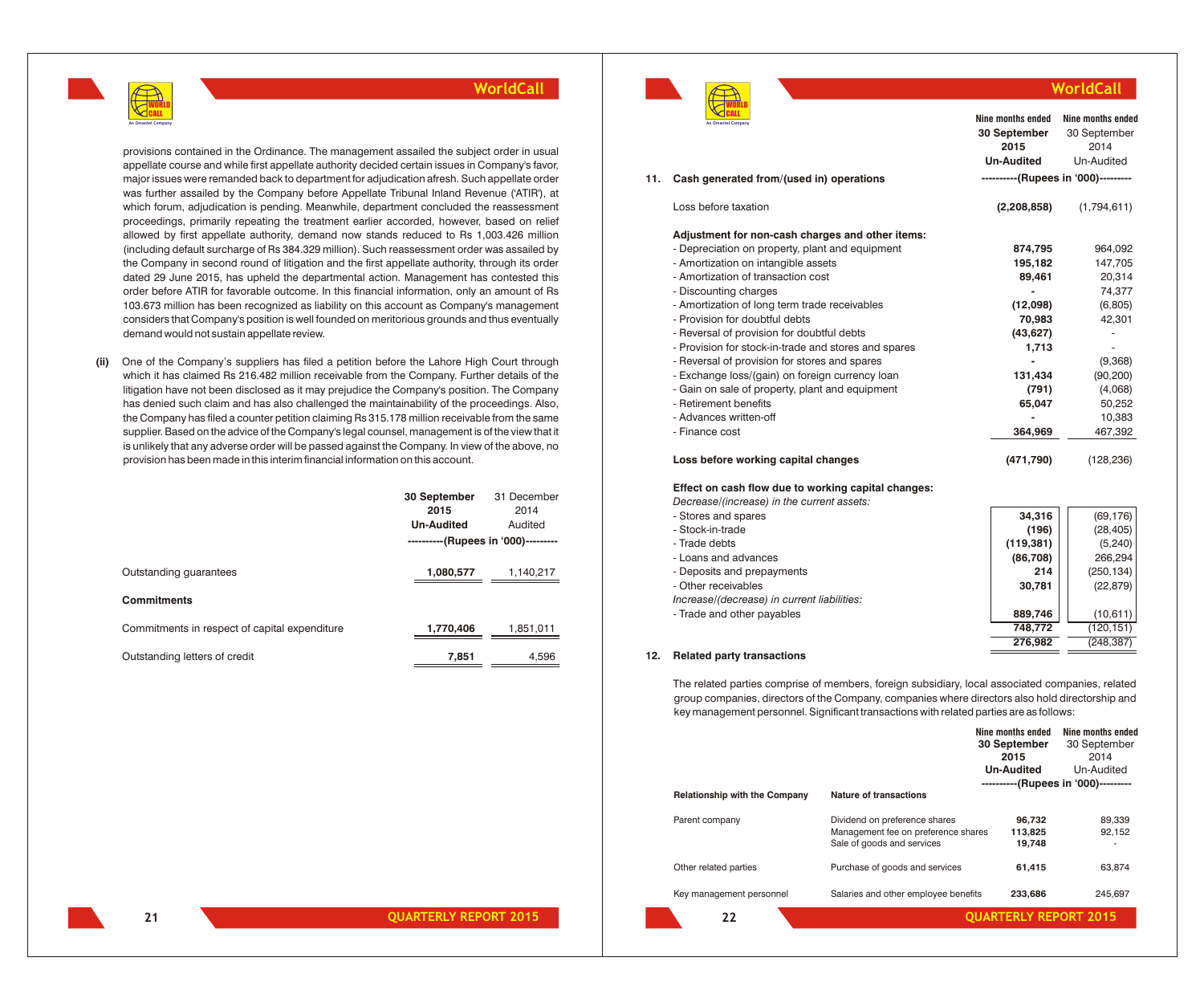

|                                                               | 30 September<br>2015<br><b>Un-Audited</b> | 31 December<br>2014<br>Audited |
|---------------------------------------------------------------|-------------------------------------------|--------------------------------|
| Period/year end balances                                      | ----------(Rupees in '000)---------       |                                |
| Receivable from related parties<br>Payable to related parties | 53,121<br>3,015,804                       | 30.432<br>2,587,629            |

## **13. Financial risk management**

#### **13.1 Financial risk factors**

WORLD CALL

The Company's activities expose it to a variety of financial risks: market risk (including currency risk, fair value interest rate risk, cash flow interest rate risk and price risk), credit risk and liquidity risk.

The condensed interim financial information does not include all financial risk management information and disclosures required in the annual financial statements, and should be read in conjunction with the Company's annual financial statements as at 31 December 2014.

There have been no changes in any risk management policies since year end.

#### **13.2 Liquidity risk**

Compared to year end, there was no material change in the contractual undiscounted cash out flows for financial liabilities except for restructuring/refinancing of TFCs and loans as referred to in notes 8 and 9.

## **13.3 Fair value estimation**

The table below analyses financial instruments carried at fair value, by valuation method. The different levels have been defined as follows:

- Quoted prices (unadjusted) in active markets for identical assets or liabilities (level 1).
- Inputs other than quoted prices included within level 1 that are observable for the asset or liability, either directly (that is, as prices) or indirectly (that is, derived from prices) (level 2).
- Inputs for the asset or liability that are not based on observable market data (that is, unobservable inputs) (level 3).

The following table presents the Company's assets and liabilities that are measured at fair value at 30 September 2015.



The following table presents the Company's assets and liabilities that are measured at fair value 31 December 2014.

|                                | Level 1 | Level 2                  | Level 3                  | Total                    |
|--------------------------------|---------|--------------------------|--------------------------|--------------------------|
|                                |         |                          | Rupees in "000"          |                          |
| <b>Assets</b>                  |         |                          |                          |                          |
| Available-for-sale investments | 74.767  | $\overline{\phantom{a}}$ | $\overline{\phantom{0}}$ | 74.767                   |
|                                |         |                          |                          |                          |
| Liabilities                    | -       | $\overline{\phantom{a}}$ | $\overline{\phantom{a}}$ | $\overline{\phantom{a}}$ |

During the period, there were no significant changes in the business or economic circumstances that affect the fair value of the Company's financial assets and financial liabilities. Furthermore, there were no reclassifications of financial assets and there were no changes in valuation techniques during the period.

#### **14. Subsequent event after the reporting period**

On November 17, 2015, fire erupted at the Company's warehouse in Kot Lakhpat, Lahore resulting in loss to equipment, stock and store and spares lying therein. The management is in process of assessing the extent of loss, following which the Company will file a claim for reimbursement with the insurance company.

#### **15. Date of authorization for issue**

This condensed interim financial information was authorized for issue on 30 November, 2015 by the Board of Directors of the Company.

#### **16. Corresponding figures**

In order to comply with the requirements of International Accounting Standard 34 - 'Interim Financial Reporting', the condensed interim balance sheet and condensed interim statement of changes in equity have been compared with the balances of annual audited financial statements of preceding financial year, whereas, the condensed interim profit and loss account, condensed interim statement of comprehensive income and condensed interim cash flow statement have been compared with the balances of comparable period of immediately preceding financial year.

Babanditz **Chief Executive Officer Director Director Director Director Director Director** 

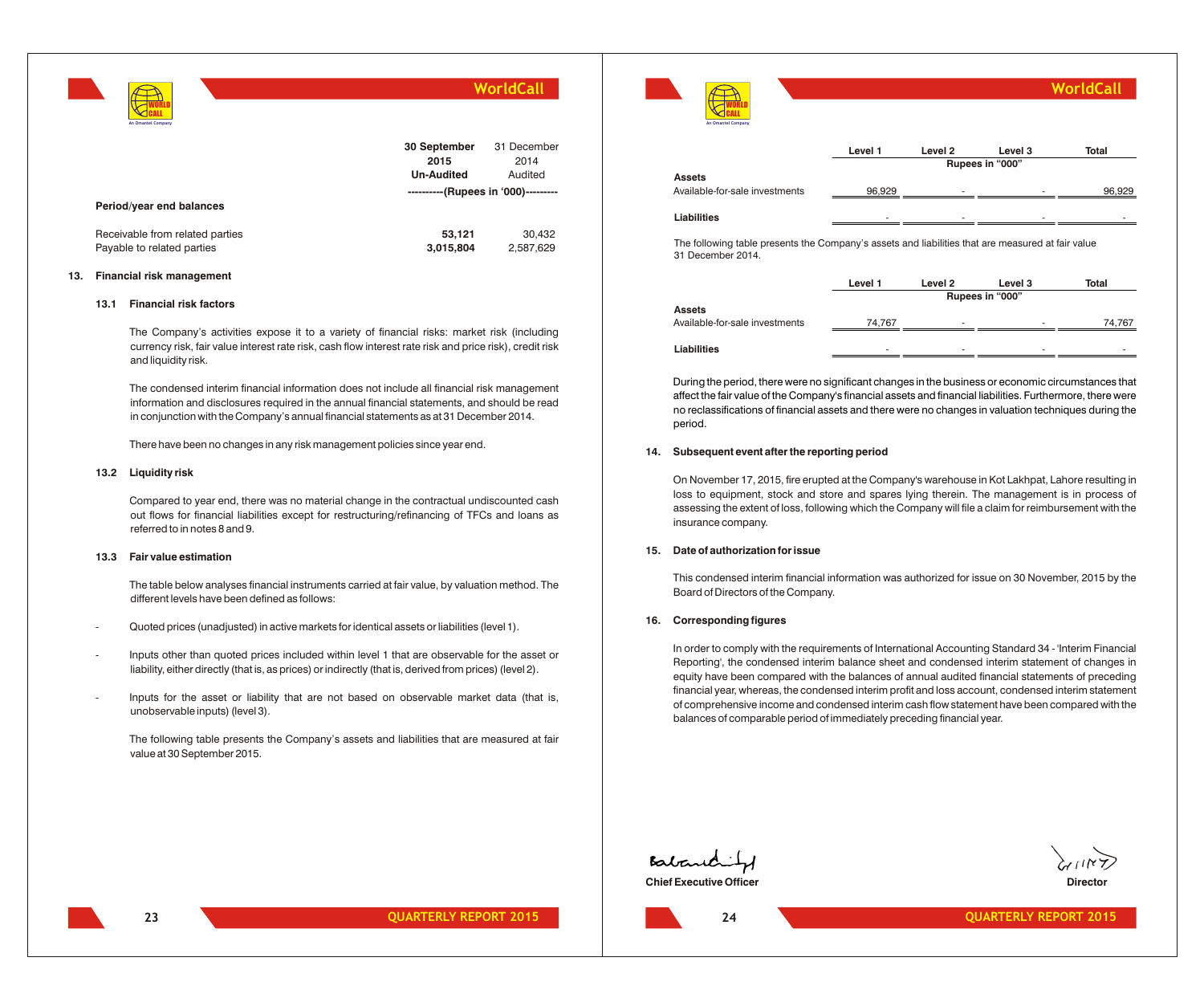

# **WORLDCALL TELECOM LIMITED AND ITS SUBSIDIARY**

**CONDENSED CONSOLIDATED INTERIM FINANCIAL INFORMATION (UN-AUDITED) FOR THE PERIOD ENDED**

**30 SEPTEMBER 2015**



## **DIRECTORS' REVIEW**

The Directors of Worldcall Telecom Limited ("WTL" or the "Parent Company") are pleased to present condensed consolidated interim financial information of the Group for the nine months ended 30 September 2015.

## **Group Foreign Subsidiary**

## **Worldcall Telecommunications Lanka (Private) Limited**

Winding up of the subsidiary is in process as approved in the earlier AGM of the Parent Company. In annexed condensed consolidated interim financial information, the subsidiary has been accounted for under IFRS 5 as discontinued operations.

For and on behalf of the Board of Directors

Babandity

**Babar Ali Syed** 30 November 2015 Chief Executive Officer

**26**

**25 QUARTERLY REPORT 2015 QUARTERLY REPORT 2015**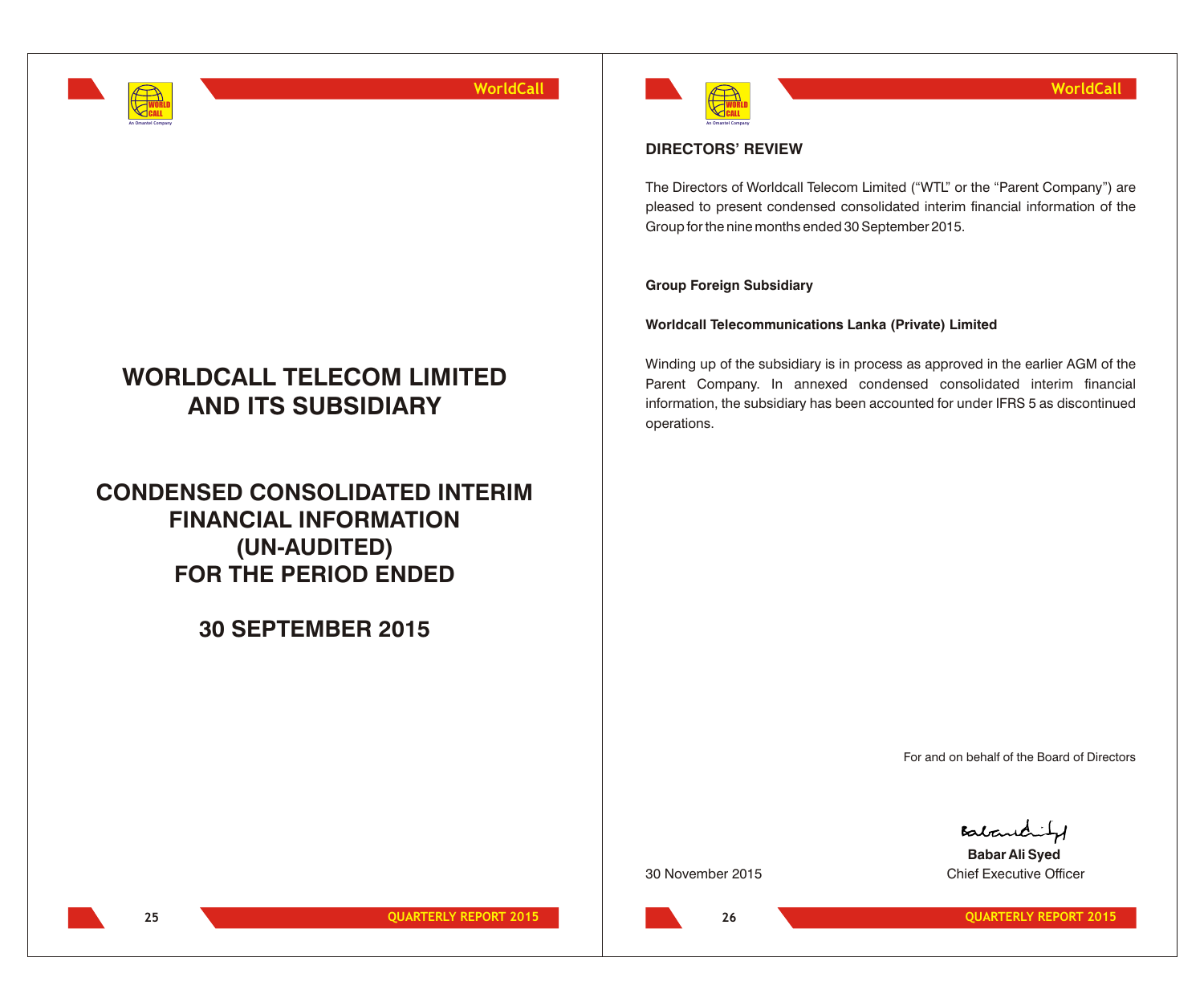## **CONDENSED CONSOLIDATED INTERIM BALANCE SHEET (Un-Audited) AS AT 30 SEPTEMBER 2015**

WORLD CALL **An Omantel Company**

**27**

|                                                                                                               |      | 30 September                            | 31 December          |
|---------------------------------------------------------------------------------------------------------------|------|-----------------------------------------|----------------------|
|                                                                                                               |      | 2015                                    | 2014                 |
|                                                                                                               | Note | <b>Un-Audited</b>                       | Audited              |
| <b>NON CURRENT ASSETS</b>                                                                                     |      | -----------(Rupees in '000)------------ |                      |
| Property, plant and equipment                                                                                 | 7    | 11,894,996                              | 12,503,346           |
| Intangible assets                                                                                             | 8    | 4,970,594                               | 5,165,776            |
| Investment properties                                                                                         |      | 23,200                                  | 23,200               |
| Long term trade receivables                                                                                   |      | 95,805                                  | 110,380              |
| Deferred taxation                                                                                             |      | 2,312,408                               | 2,917,389            |
| Long term loans - considered good                                                                             |      | 2,978                                   | 3,802                |
| Long term deposits                                                                                            |      | 89,643<br>19,389,624                    | 58,566<br>20,782,459 |
| <b>CURRENT ASSETS</b>                                                                                         |      |                                         |                      |
| Stores and spares                                                                                             |      | 187,258                                 | 223,264              |
| Stock-in-trade                                                                                                |      | 273,810                                 | 273,614              |
| <b>Trade debts</b>                                                                                            |      | 1,016,031                               | 911,906              |
| Loans and advances                                                                                            |      | 699,316                                 | 612,608              |
| Deposits and prepayments<br>Short term investments                                                            |      | 108,482<br>96,929                       | 121,710<br>74,767    |
| Other receivables                                                                                             |      | 8,113                                   | 38,894               |
| Income tax recoverable - net                                                                                  |      | 162,155                                 | 144,547              |
| Cash and bank balances                                                                                        |      | 388,161                                 | 749,999              |
|                                                                                                               |      | 2,940,255                               | 3,151,309            |
| Non-current assets classified as held for sale                                                                |      | 1,120,504                               | 1,120,504            |
| <b>CURRENT LIABILITIES</b>                                                                                    |      | 4,060,759                               | 4,271,813            |
| Current maturities of non-current liabilities                                                                 |      | 3,876,526                               | 5,001,151            |
| Short term borrowings - secured                                                                               |      | 566,381                                 | 768,890              |
| License fee payable                                                                                           |      | 1,021,500                               | 1,021,500            |
| Trade and other payables                                                                                      |      | 8,316,069                               | 7,197,619            |
| Interest and mark up accrued                                                                                  |      | 233,717                                 | 202,051              |
| Liabilities in respect of non-current assets classified as held for sale                                      |      | 14,014,193<br>4,213                     | 14,191,211<br>5,404  |
|                                                                                                               |      | 14,018,406                              | 14,196,615           |
| <b>NET CURRENT LIABILITIES</b>                                                                                |      | (9,957,647)                             | (9,924,802)          |
| <b>NON-CURRENT LIABILITIES</b>                                                                                |      |                                         |                      |
| Term finance certificates - secured                                                                           | 9    |                                         |                      |
| Long term loans - secured                                                                                     | 10   | 3,710,219                               | 2,385,683            |
| Retirement benefits                                                                                           |      | 380,165                                 | 334,582              |
| Liabilities against assets subject to finance lease<br>Long term payables                                     |      | 1,972<br>812,679                        | 2,991<br>627,715     |
| Long term deposits                                                                                            |      | 35,036                                  | 35,421               |
|                                                                                                               |      | 4,940,071                               | 3,386,392            |
| Contingencies and commitments                                                                                 | 11   |                                         |                      |
| <b>REPRESENTED BY</b>                                                                                         |      | 4,491,906                               | 7,471,265            |
| <b>EQUITY</b>                                                                                                 |      |                                         |                      |
| Share capital and reserves:                                                                                   |      |                                         |                      |
| Authorized share capital                                                                                      |      |                                         |                      |
| 1,500,000,000 (31 December 2014: 1,500,000,000) ordinary                                                      |      |                                         |                      |
| shares of Rs 10 each                                                                                          |      | 15,000,000                              | 15,000,000           |
| 500,000 (31 December 2014: 500,000) preference shares of                                                      |      |                                         |                      |
| USD 100 each (USD 50,000,000 equivalent to Rs 6,000,000,000)                                                  |      | 6,000,000                               | 6,000,000            |
|                                                                                                               |      |                                         |                      |
| Ordinary share capital                                                                                        |      | 8,605,716                               | 8,605,716            |
| Preference share capital                                                                                      |      | 3,537,700                               | 3,537,700            |
| Capital reserves:                                                                                             |      |                                         |                      |
| - Share premium<br>- Fair value reserve                                                                       |      | 837,335<br>25,438                       | 837,335<br>3,276     |
| - Exchange translation reserve                                                                                |      | 112,004                                 | (21, 837)            |
| Revenue reserve: Accumulated loss                                                                             |      | (9,518,195)                             | (6,369,072)          |
|                                                                                                               |      | 3,599,998                               | 6,593,118            |
| Non-controlling interest                                                                                      |      | (4,084)                                 | (4, 434)             |
|                                                                                                               |      | 3,595,914                               | 6,588,684            |
| Surplus on revaluation of fixed assets                                                                        |      | 895,992<br>4,491,906                    | 882,581<br>7,471,265 |
|                                                                                                               |      |                                         |                      |
| The annexed notes 1 to 17 form an integral part of this condensed consolidated interim financial information. |      |                                         |                      |
|                                                                                                               |      |                                         |                      |
| Batandi                                                                                                       |      |                                         |                      |
| Chief Executive Officer                                                                                       |      |                                         |                      |



## **WorldCall**

## **CONDENSED CONSOLIDATED INTERIM PROFIT AND LOSS ACCOUNT (UN-AUDITED) FOR THE QUARTER AND NINE MONTHS ENDED 30 SEPTEMBER 2015**

|                                |               | Nine months<br>ended | Nine months<br>ended | Quarter<br>ended     | Quarter<br>ended     |
|--------------------------------|---------------|----------------------|----------------------|----------------------|----------------------|
|                                |               | 30 September<br>2015 | 30 September<br>2014 | 30 September<br>2015 | 30 September<br>2014 |
|                                |               | <b>Un-Audited</b>    | Un-Audited           | <b>Un-Audited</b>    | Un-Audited           |
|                                |               |                      | (Rupees in '000)-    |                      |                      |
| <b>Continuing operations</b>   |               |                      |                      |                      |                      |
| Revenue - net                  |               | 1,528,688            | 1,824,574            | 555,122              | 535,813              |
| Direct cost                    |               | (2, 227, 318)        | (2,526,012)          | (709,306)            | (908, 440)           |
| Gross loss                     |               | (698, 630)           | (701, 438)           | (154, 184)           | (372, 627)           |
| Operating cost                 |               | (866, 505)           | (805, 727)           | (243, 054)           | (268, 426)           |
| <b>Operating loss</b>          |               | (1,565,135)          | (1,507,165)          | (397, 238)           | (641, 053)           |
| Finance cost                   |               | (454, 430)           | (562,083)            | (132, 284)           | (214,900)            |
|                                |               | (2,019,565)          | (2,069,248)          | (529, 522)           | (855, 953)           |
|                                |               |                      |                      |                      |                      |
| Other income                   |               | 121,666              | 299,362              | 92,083               |                      |
| Other expenses                 |               | (310, 959)           | (15,024)             | (218, 033)           | (247, 958)           |
| Loss before taxation           |               | (2, 208, 858)        | (1,784,910)          | (655, 472)           | (1, 103, 911)        |
| Taxation                       |               | (705, 986)           | (29, 363)            | 112,609              | 97,855               |
| Loss after taxation from       |               |                      |                      |                      |                      |
| continuing operations          |               | (2,914,844)          | (1, 814, 273)        | (542, 863)           | (1,006,056)          |
| <b>Discontinued operations</b> |               |                      |                      |                      |                      |
| Loss for the period from       |               |                      |                      |                      |                      |
| discontinued operations        |               |                      | (711)                |                      | (284)                |
|                                |               | (2,914,844)          | (1.814.984)          | (542, 863)           | (1,006,340)          |
| Attributable to:               |               |                      |                      |                      |                      |
| Equity holders of the          |               |                      |                      |                      |                      |
| Parent Company                 |               | (2,914,844)          | (1, 814, 775)        | (542, 988)           | (1,006,256)          |
| Non-controlling interest       |               |                      | (209)                | 125                  | (84)                 |
|                                |               | (2,914,844)          | (1, 814, 984)        | (542, 863)           | (1,006,340)          |
|                                |               |                      |                      |                      |                      |
| Loss per share - basic         |               |                      |                      |                      |                      |
| From continuing operations     | <b>Rupees</b> | (3.59)               | (2.29)               | (0.69)               | (1.24)               |
| From discontinued operations   | <b>Rupees</b> | (0.00)               | (0.00)               | (0.00)               | (0.00)               |
| From loss for the period       | <b>Rupees</b> | (3.59)               | (2.29)               | (0.69)               | (1.24)               |
| Loss per share - diluted       |               |                      |                      |                      |                      |
| From continuing operations     | <b>Rupees</b> | (0.99)               | (0.58)               | (0.18)               | (0.32)               |
| From discontinued operations   | <b>Rupees</b> | (0.00)               | (0.00)               | (0.00)               | (0.00)               |
| From loss for the period       | <b>Rupees</b> | (0.99)               | (0.58)               | (0.18)               | (0.32)               |
|                                |               |                      |                      |                      |                      |

The annexed notes 1 to 17 form an integral part of this condensed consolidated interim financial information.

**Chief Executive Officer Director**

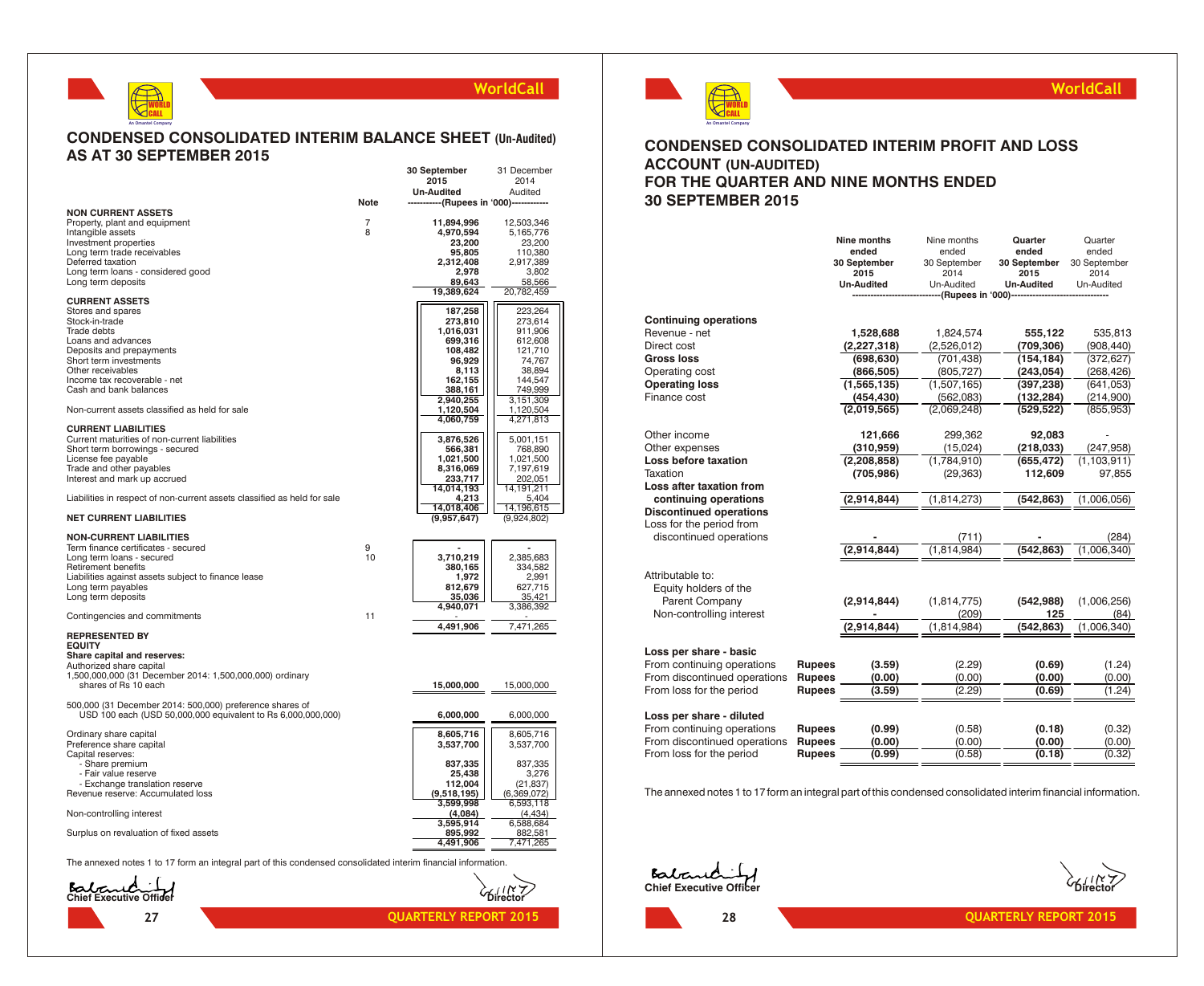

## **CONDENSED CONSOLIDATED INTERIM STATEMENT OF COMPREHENSIVE INCOME (UN-AUDITED) FOR THE QUARTER AND NINE MONTHS ENDED 30 SEPTEMBER 2015**

|                                                                   | Nine months<br>ended<br>30 September<br>2015<br><b>Un-Audited</b> | Nine months<br>ended<br>30 September<br>2014<br>Un-Audited | Quarter<br>ended<br>30 September<br>2015<br><b>Un-Audited</b><br>-(Rupees in '000)---------- | Quarter<br>ended<br>30 September<br>2014<br>Un-Audited |
|-------------------------------------------------------------------|-------------------------------------------------------------------|------------------------------------------------------------|----------------------------------------------------------------------------------------------|--------------------------------------------------------|
|                                                                   |                                                                   |                                                            |                                                                                              |                                                        |
| Loss for the period                                               | (2,914,844)                                                       | (1,814,984)                                                | (542, 863)                                                                                   | (1,006,340)                                            |
| Other comprehensive (loss)/income:                                |                                                                   |                                                            |                                                                                              |                                                        |
| Items that may be subsequently<br>reclassified to profit or loss: |                                                                   |                                                            |                                                                                              |                                                        |
| -Exchange differences on translating                              |                                                                   |                                                            |                                                                                              |                                                        |
| foreign operations                                                | 1,191                                                             | 1,357                                                      | 2,001                                                                                        | (3,630)                                                |
|                                                                   |                                                                   |                                                            |                                                                                              |                                                        |
| -Change in fair value of available-for-sale                       |                                                                   |                                                            |                                                                                              |                                                        |
| financial assets                                                  | 22,162                                                            | (5, 367)                                                   | (12, 622)<br>(10, 621)                                                                       | (3, 419)                                               |
|                                                                   | 23,353                                                            | (4,010)                                                    |                                                                                              | (7.049)                                                |
| Items that will not be reclassified<br>to profit or loss:         |                                                                   |                                                            |                                                                                              |                                                        |
| - Impairment loss of property, plant and                          |                                                                   |                                                            |                                                                                              |                                                        |
| equipment set off against surplus on                              |                                                                   |                                                            |                                                                                              |                                                        |
| revaluation - net of tax                                          |                                                                   | (225, 731)                                                 |                                                                                              | (225, 731)                                             |
|                                                                   |                                                                   |                                                            |                                                                                              |                                                        |
| Other comprehensive income/(loss)<br>- net of tax                 | 23,353                                                            | (229, 741)                                                 | (10, 621)                                                                                    | (232,780)                                              |
|                                                                   |                                                                   |                                                            |                                                                                              |                                                        |
| Total comprehensive loss for the                                  |                                                                   |                                                            |                                                                                              |                                                        |
| period - net of tax                                               | (2,891,491)                                                       | (2,044,725)                                                | (553, 484)                                                                                   | (1, 239, 120)                                          |
|                                                                   |                                                                   |                                                            |                                                                                              |                                                        |
| Attributable to:<br>Equity holders of the Parent Company          | (2,891,841)                                                       | (2,044,914)                                                | (553, 597)                                                                                   | (1, 237, 971)                                          |
|                                                                   |                                                                   |                                                            |                                                                                              |                                                        |
| Non-controlling interest                                          | 350                                                               | 189                                                        | 113                                                                                          | (1,149)                                                |
|                                                                   | (2,891,491)                                                       | (2,044,725)                                                | (553, 484)                                                                                   | (1, 239, 120)                                          |
|                                                                   |                                                                   |                                                            |                                                                                              |                                                        |

The annexed notes 1 to 17 form an integral part of this condensed consolidated interim financial information.





## **WorldCall**

# **CONDENSED CONSOLIDATED INTERIM CASH FLOW STATEMENT (UN-AUDITED)**

## **FOR THE NINE MONTHS ENDED 30 SEPTEMBER 2015**

|                                                                                                                                                                                                                                                                                                |                   | Nine months ended Nine months ended<br>30 September<br>2015              | 30 September<br>2014                                                 |
|------------------------------------------------------------------------------------------------------------------------------------------------------------------------------------------------------------------------------------------------------------------------------------------------|-------------------|--------------------------------------------------------------------------|----------------------------------------------------------------------|
|                                                                                                                                                                                                                                                                                                |                   | <b>Un-Audited</b><br>Note -------------(Rupees in '000)------------      | Un-Audited                                                           |
| Cash flows from operating activities                                                                                                                                                                                                                                                           |                   |                                                                          |                                                                      |
| Cash generated from/(used in) operations                                                                                                                                                                                                                                                       | $12 \overline{ }$ | 276,982                                                                  | (250, 179)                                                           |
| (Increase)/decrease in non-current assets:<br>- Long term deposits<br>- Long term loans<br>- Long term trade receivable                                                                                                                                                                        |                   | (31,077)<br>824<br>14,575                                                | 12,348<br>57,053                                                     |
| (Decrease)/increase in non-current liabilities:<br>- Long term deposits<br>- Long term payables                                                                                                                                                                                                |                   | (385)<br>12,482                                                          | 231<br>(92,077)                                                      |
| Retirement benefits paid<br>Finance cost paid<br>Taxes paid                                                                                                                                                                                                                                    |                   | (35, 845)<br>(178, 035)<br>(33,999)                                      | (61, 961)<br>(423, 307)<br>(22, 391)                                 |
| Net cash inflow/(outflow) from operating activities                                                                                                                                                                                                                                            |                   | 25,522                                                                   | (780, 283)                                                           |
| Cash flows from investing activities                                                                                                                                                                                                                                                           |                   |                                                                          |                                                                      |
| Fixed capital expenditure<br>Proceeds from disposal of property, plant and equipment                                                                                                                                                                                                           |                   | (304, 472)<br>38,797                                                     | (918, 375)<br>9,664                                                  |
| Net cash outflow from investing activities                                                                                                                                                                                                                                                     |                   | (265, 675)                                                               | (908, 711)                                                           |
| Cash flows from financing activities                                                                                                                                                                                                                                                           |                   |                                                                          |                                                                      |
| Proceeds from long term loan acquired<br>Initial loan transaction cost paid<br>Redemption of term finance certificates<br>Repayment of long term loan<br>Running finance - net<br>Repayment of short term borrowings - net<br>Repayment of liabilities against assets subject to finance lease |                   | 3,555,300<br>(39, 616)<br>(126,625)<br>(3,432,447)<br>(77, 509)<br>(788) | 250,000<br>(1,769)<br>(109, 956)<br>(11, 519)<br>(3,000)<br>(30,491) |
| Net cash (outflow)/inflow from financing activities<br>Net decrease in cash and cash equivalents<br>Cash and cash equivalents at the beginning of the period<br>Cash and cash equivalents at the end of the period                                                                             |                   | (121, 685)<br>(361, 838)<br>750,001<br>388,163                           | 93,265<br>(1,595,729)<br>2,501,980<br>906,251                        |

The annexed notes 1 to 17 form an integral part of this condensed consolidated interim financial information.

**Chief Executive Officer Director**

 $\widetilde{\langle x_{111},x_2\rangle}$ 

**30**

**29 QUARTERLY REPORT 2015 CONSUMING A REPORT 2015 30 CONSUMING A REPORT 2015**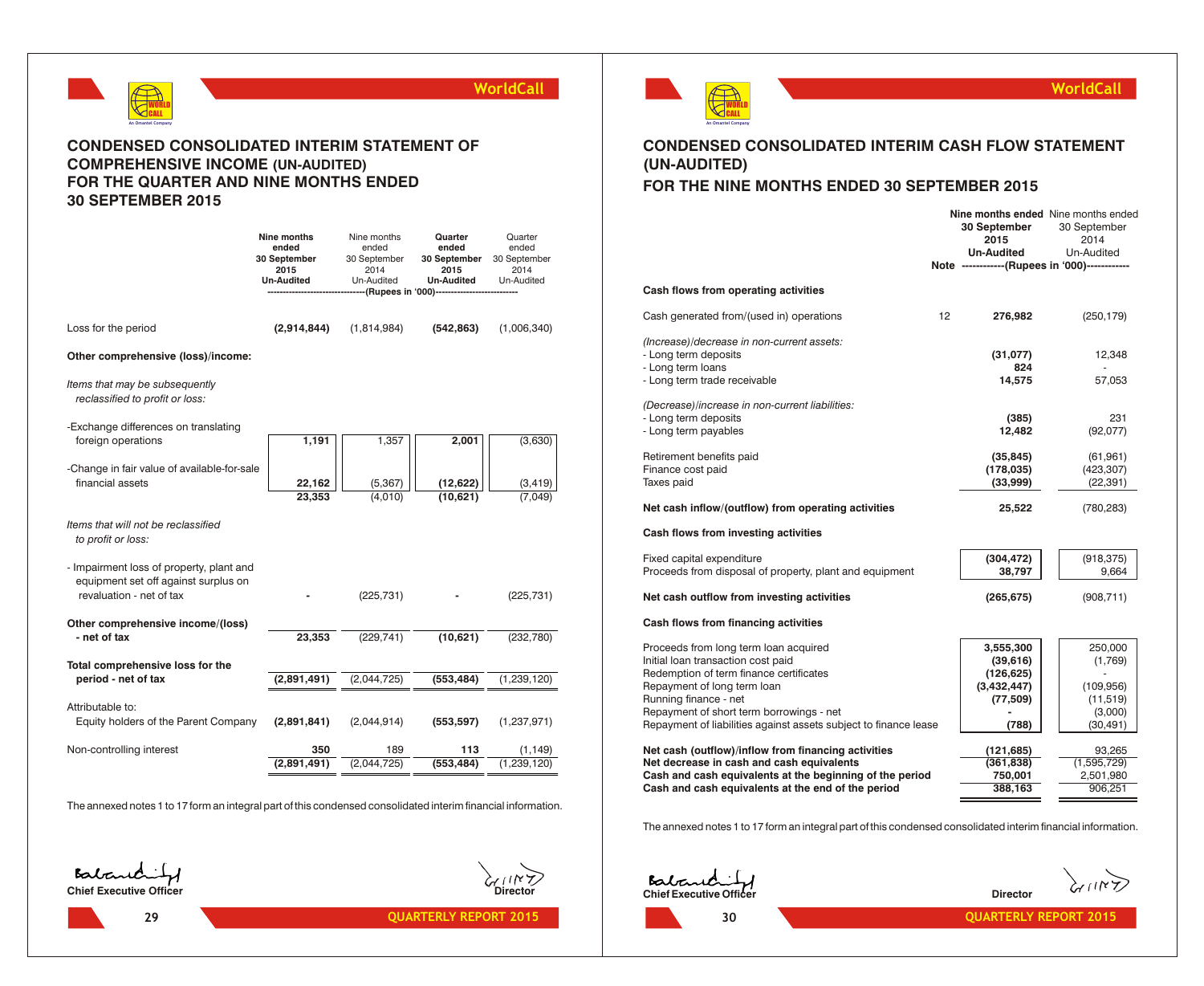|                                                                                                                                |                           | FOR THE NINE MONTHS ENDED 30 SEPTEMBER 2015 |                  | Attributable to equity holders of the Parent Company |                          |                         |                        |                                    |                              |                               |
|--------------------------------------------------------------------------------------------------------------------------------|---------------------------|---------------------------------------------|------------------|------------------------------------------------------|--------------------------|-------------------------|------------------------|------------------------------------|------------------------------|-------------------------------|
|                                                                                                                                | Share Capital             |                                             |                  | Capital Reserve                                      |                          | Revenue Reserve         |                        |                                    |                              | $\alpha$                      |
| 31                                                                                                                             | Ordinary share<br>capital | Preference share<br>capital                 | premium<br>Share | Fair value reserve                                   | translation<br>Exchange  | <b>Accumulated loss</b> | Sub<br>total           | Non-controlling<br><b>interest</b> | Total                        |                               |
|                                                                                                                                |                           |                                             |                  |                                                      | --- (Pupees in '000) --- |                         |                        |                                    |                              | <b>JORLD</b><br>Intel Company |
| Balance as at 31 December 2013 (Audited)                                                                                       | 8,605,716                 | 3,537,700                                   | 837,335          | 11,702                                               | 136,733                  | (3,532,185)             | 9,597,001              | (5, 181)                           | 9,591,820                    |                               |
| Loss for the period                                                                                                            |                           |                                             |                  |                                                      |                          | (1, 814, 775)           | (1,814,775)            |                                    | (1,814,775)                  |                               |
| Other comprehensive (loss)/income for the period - net of tax<br>Total comprehensive (loss)/income for the period - net of tax |                           |                                             |                  | (5, 367)<br>(5, 367)                                 | 959<br>959               | (1, 814, 775)           | (4,408)<br>(1,819,183) | 189<br>189                         | (4,219)<br>(1, 818, 994)     |                               |
| Transfer to surplus on revaluation of fixed assets                                                                             |                           |                                             |                  |                                                      |                          | (131)                   | (131)                  |                                    | (131)                        |                               |
|                                                                                                                                |                           |                                             |                  |                                                      |                          |                         |                        |                                    |                              |                               |
| Dividend on preference shares<br>Exchange translation reserve                                                                  |                           |                                             |                  |                                                      | (005'28)                 | 156,392)<br>87,500      | (156, 392)             |                                    | (156, 392)                   |                               |
| Total transactions with owners, recognized directly in equity                                                                  |                           |                                             |                  |                                                      | (87, 500)                | (68, 892)               | (156, 392)             |                                    | (156, 392)                   |                               |
| Balance as at 30 September 2014 (Un-Audited)                                                                                   | 8,605,716                 | 3,537,700                                   | 837,335          | 6,335                                                | 50,192                   | (5,415,983)             | 7,621,294              | (4,992)                            | 7,616,303                    |                               |
| Loss for the period                                                                                                            |                           |                                             |                  |                                                      |                          | (973, 369)              | (973, 369)             | (262)                              | (973, 631)                   |                               |
| Other comprehensive (loss)/income for the period - net of tax                                                                  |                           |                                             |                  | (3,059)                                              | 1,471                    | (15,041)                | (16, 629)              | 820                                | (15, 809)                    |                               |
| Total comprehensive (loss)/income for the period - net of tax                                                                  |                           |                                             |                  | (3,059)                                              | 1,471                    | (988, 410)              | (989, 998)             | 558                                | (989, 440)                   |                               |
| Transfer from surplus on revaluation of fixed assets                                                                           |                           |                                             |                  |                                                      |                          | 9,067                   | 9,067                  |                                    | 9,067                        |                               |
| Exchange translation reserve                                                                                                   |                           |                                             |                  |                                                      | (73,500)                 | 73,500                  |                        |                                    |                              |                               |
| Dividend on preference shares                                                                                                  |                           |                                             |                  |                                                      |                          | (47, 246)               | (47, 246)              |                                    | (47, 246)                    |                               |
| Total transactions with owners, recognized directly in equity                                                                  |                           |                                             |                  |                                                      | (73,500)                 | 26,254                  | (47, 246)              |                                    | (47, 246)                    |                               |
| Balance as at 31 December 2014 (Audited)                                                                                       | 8,605,716                 | 3,537,700                                   | 837,335          | 3,276                                                | (21, 837)                | (6, 369, 072)           | 6,593,118              | (4, 434)                           | 6,588,684                    |                               |
| Loss for the period                                                                                                            |                           |                                             |                  |                                                      |                          | (2,914,844)             | (2,914,844)            |                                    | (2,914,844)                  |                               |
| Other comprehensive income/(loss) for the period - net of tax                                                                  |                           |                                             |                  | 22,162                                               | 841                      |                         | 23,003                 | 350                                | 23,353                       |                               |
| Total comprehensive income(loss) for the period - net of tax                                                                   |                           |                                             |                  | 22,162                                               | <b>B41</b>               | (2,914,844)             | (2,891,841)            | 350                                | (2,891,491)                  |                               |
| Transfer to surplus on revaluation of fixed assets                                                                             |                           |                                             |                  |                                                      |                          | 71,202                  | 71,202                 |                                    | 71,202                       |                               |
| Exchange translation reserve                                                                                                   |                           |                                             |                  |                                                      | 133,000                  | (133,000)               |                        |                                    |                              |                               |
| Dividend on preference shares                                                                                                  |                           |                                             |                  |                                                      |                          | (172, 481)              | (172, 481)             |                                    | $(172, 481)$<br>$(172, 481)$ |                               |
| Total transactions with owners, recognized directly in equity                                                                  |                           |                                             |                  |                                                      | 133,000                  | (305,481)               | (172, 481)             |                                    |                              |                               |
| Balance as at 30 September 2015 (Un-Audited)                                                                                   | 8,605,716                 | 3,537,700                                   | 837,335          | 25,438                                               | 112,004                  | (9,518,195)             | 3,599,998              | (4,084)                            | 3,595,914                    | W                             |

The annexed notes 1 to 17 form an integral part of this condensed consolidated interim financial information.

The annexed notes 1 to 17 form

an integral part of this condensed consolidated interim financial information.

**Chief Executive Officer Director**

## **NOTES TO THE CONDENSED CONSOLIDATED INTERIM FINANCIAL INFORMATION (UN-AUDITED) FOR THE NINE MONTHS ENDED 30 SEPTEMBER 2015**

## **1. Legal status and nature of business**

- **1.1** The Group consists of Worldcall Telecom Limited and Worldcall Telecommunications Lanka (Private) Limited, together "the Group".
- 1.2 Worldcall Telecom Limited ("the Parent Company") is a public limited company incorporated in Pakistan on 15 March 2001 under the Companies Ordinance, 1984 and its shares are quoted on the Karachi and Lahore Stock Exchanges. The Parent Company commenced its operations on 01 December 2004 and is engaged in providing Wireless Local Loop ("WLL") and Long Distance & International ("LDI") services in Pakistan and re-broadcasting international/national satellite/terrestrial wireless and cable television and radio signals as well as interactive communication and to establish, maintain and operate the licensed telephony services. The Company has been licensed by Pakistan Telecommunication Authority ("PTA") and Pakistan Electronic Media Regulatory Authority ("PEMRA") for these purposes. The registered office of the Company is situated at 67A, C III, Gulberg III, Lahore. **intragram in the Companyis are eliminated interim transactions** and the company comparing the consolidated interimental interimental worldCall WorldCall Telecommunications Lanks<br>
(Financial United United Call Packar and W

During the year ended 30 June 2008, 56.80% ordinary shares (488,839,429 ordinary shares) of the Parent Company were acquired by Oman Telecommunications Company SAOG ("the Holding Company"). In addition to this, the Holding Company also acquired 57.14% preference shares (200,000 preference shares) during the year ended 31 December 2013.

Worldcall Telecommunications Lanka (Private) Limited ("the Subsidiary") was incorporated in Sri Lanka and is a joint venture with Hayleys Group to operate payphones. The principal activity of the Subsidiary is the operation and maintenance of a public payphones network. Payphones are installed at various shops/commercial outlets. The Parent Company holds 70.65% of voting securities in the Subsidiary .

## **2. Basis of preparation**

## **Consolidation**

The condensed consolidated interim financial information includes the financial information of the Group. The financial information of the Subsidiary has been consolidated on a line by line basis.

### **Subsidiary**

Subsidiary is an entity controlled by the Parent Company. Control exists when a Company has the power, directly or indirectly, to govern the financial and operating policies of the entity so as to benefit from its activities. The financial information of the Subsidiary is included in the condensed consolidated interim financial information from the date that control commences until the date that control ceases.

#### **Transactions eliminated on consolidation**

Intragroup balances and any other unrealized gains and losses or income and expenses arising from

**32**

**PORT 2015 CONSUMING THE CONSUMING STATE 2015 QUARTERLY REPORT 2015**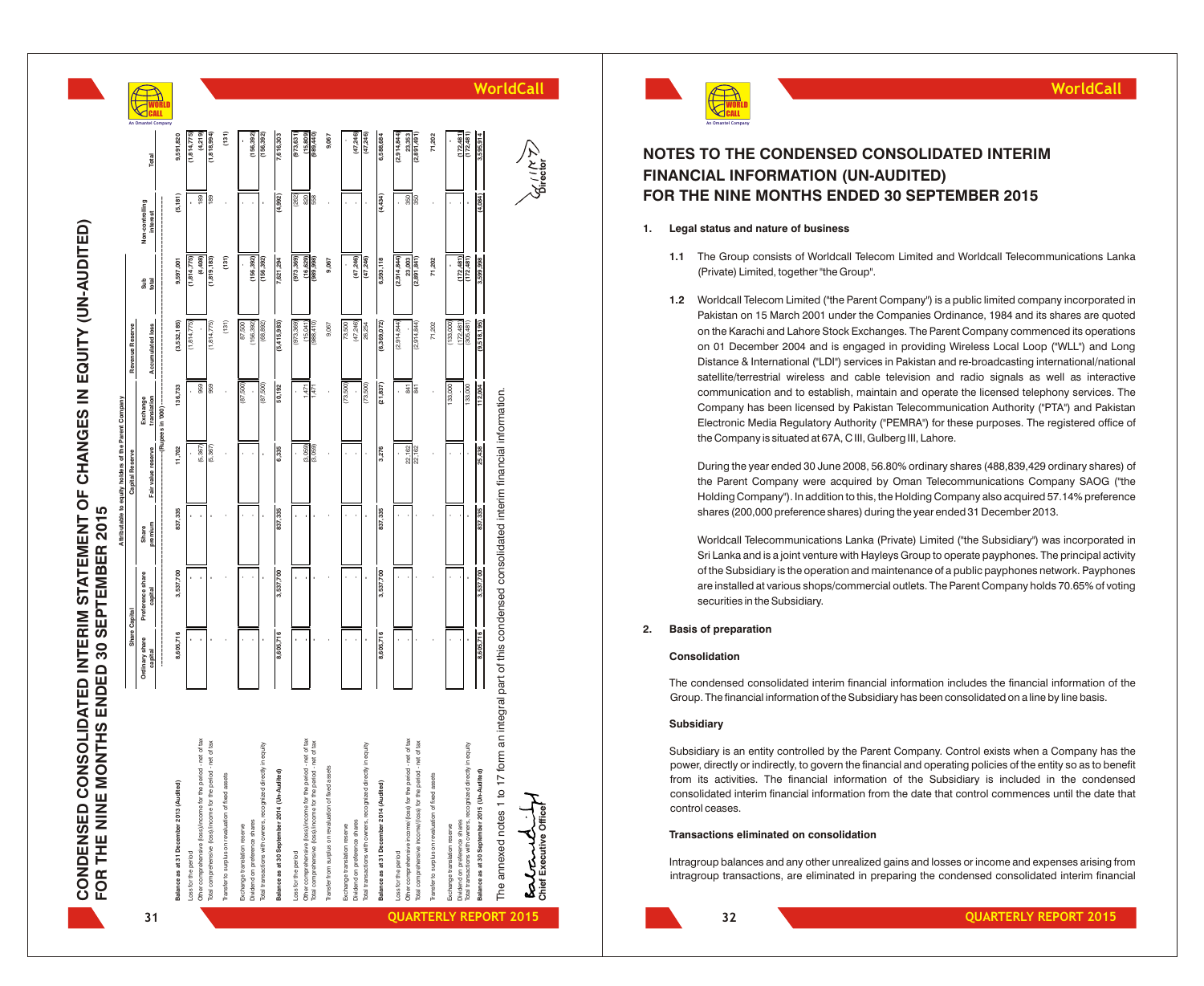

information. Unrealized losses are eliminated in the same way as unrealized gains but only to the extent that there is no evidence of impairment.

Non controlling interest is that part of net results of operations and of net assets of the Subsidiary attributable to interest which are not owned by the Group. Non controlling interest is presented separately in the consolidated financial statements.

#### **Going concern assumption**

The Group has incurred a loss after taxation of Rs 2,914.844 million during the nine months ended 30 September 2015 while the accumulated loss stands at Rs 9,518.195 million as at 30 September 2015. Current liabilities exceed current assets by Rs 9,957.647 million. The Group has fully availed the credit facilities available to it. Current liabilities include overdues aggregating Rs 91.375 million in respect of Term Finance Certificates and long term loans. The Group's management has carried out a going concern assessment of the Group and believes that the going concern assumption used for the preparation of this condensed consolidated interim financial information is appropriate based on the following grounds:

- (i) Successful execution of the business plan approved by the Board of Directors ("BOD") that includes increase in sales volumes through re-launch of EVDOs as a result of strategic repositioning, increase in international termination revenue, investment in infrastructure of Broadband business to enhance its capacities and resultant sales volumes, sale of passive infrastructure (towers, civil works and gensets etc.) and properties; and using the proceeds therefrom for other profitable operations or settling overdue liabilities; and
- (ii) In addition to improvements as referred to in (i) above, the aforesaid assertion of going concern is based on the Holding Company's continuous and proposed support. In the past, M/s Oman Telecommunications Company SAOG, an entity having majority ownership by Government of Oman, being the Holding Company has provided support to the Group through providing guarantee for loan of USD 35 million from Askari Bank Limited which loan has now been taken over by National Bank of Oman. Further, the Holding Company also took up preference shares of USD 20 million issued by the Group in 2013. Accordingly, no material uncertainties leading to a significant doubt about going concern have been identified.

#### **3. Statement of compliance**

This condensed consolidated interim financial information is unaudited and is being submitted to the members in accordance with section 245 of the Companies Ordinance, 1984. It has been prepared in accordance with the requirements of the International Accounting Standard (IAS) 34 - 'Interim Financial Reporting' and provisions of and directives issued under the Companies Ordinance, 1984. In case where requirements differ, the provisions of or directives issued under the Companies Ordinance, 1984 have been followed. This condensed consolidated interim financial information does not include all the information and disclosures required in the annual consolidated financial statements and should be read in conjunction with the financial statements of the Group for the year ended 31 December 2014.

#### **4. Significant accounting policies**

**4.1** The accounting policies and the methods of computation adopted in the preparation of this condensed consolidated interim financial information are the same as those applied in the preparation of the preceding annual published financial statements for the year ended 31 December 2014.



**WorldCall**

#### **4.2 Initial application of standards, amendments or an interpretation to existing standards**

The following amendments to existing standards have been published that are applicable to the Group's financial statements covering annual periods, beginning on or after the following dates:

## **4.2.1 Standards, amendments and interpretations to approved accounting standards that are effective in the current year**

Certain standards, amendments and interpretations to approved accounting standards are effective in the current year but are considered not to be relevant or to have any significant effect on the Group's operations and are, therefore, not detailed in this condensed consolidated interim financial information.

#### **4.2.2 Standards, amendments and interpretations to existing standards that are not yet effective and have not been early adopted by the Group**

There are certain standards, amendments to the approved accounting standards and interpretations that are mandatory for the Group's accounting periods beginning on or after January 1, 2016 but are considered not to be relevant or to have any significant effect on the Group's operations and are, therefore, not detailed in this condensed consolidated interim financial information.

#### **5. Significant accounting judgments and estimates**

The preparation of condensed consolidated interim financial information in conformity with approved accounting standards requires management to make judgments, estimates and assumptions that affect the application of accounting policies and reported amounts of assets and liabilities, income and expenses. The estimates, associated assumptions and judgments are based on historical experience and various other factors that are believed to be reasonable under the circumstances, the result of which form the basis of making the judgments about carrying values of assets and liabilities that are not readily apparent from other sources. Actual results may differ from these estimates. In preparing this condensed consolidated interim financial information, the significant judgments made by management in applying accounting policies and the key sources of estimation were the same as those that were applied to the financial statements for the year ended 31 December 2014.

**6.** Income tax expense is recognised based on management's best estimate of the weighted average annual income tax rate expected for the full financial year.

|    |                                          |             | 30 September<br>2015<br><b>Un-Audited</b> | 31 December<br>2014<br>Audited |
|----|------------------------------------------|-------------|-------------------------------------------|--------------------------------|
|    |                                          | <b>Note</b> | ----------(Rupees in '000)---------       |                                |
| 7. | <b>Property, Plant and Equipment</b>     |             |                                           |                                |
|    | Operating fixed assets                   | 7.1         | 11,036,643                                | 11,641,345                     |
|    | Capital work-in-progress                 |             | 850.044                                   | 836,413                        |
|    | Major spare parts and stand-by equipment |             | 8.309                                     | 25,588                         |
|    |                                          |             | 11,894,996                                | 12,503,346                     |

**33**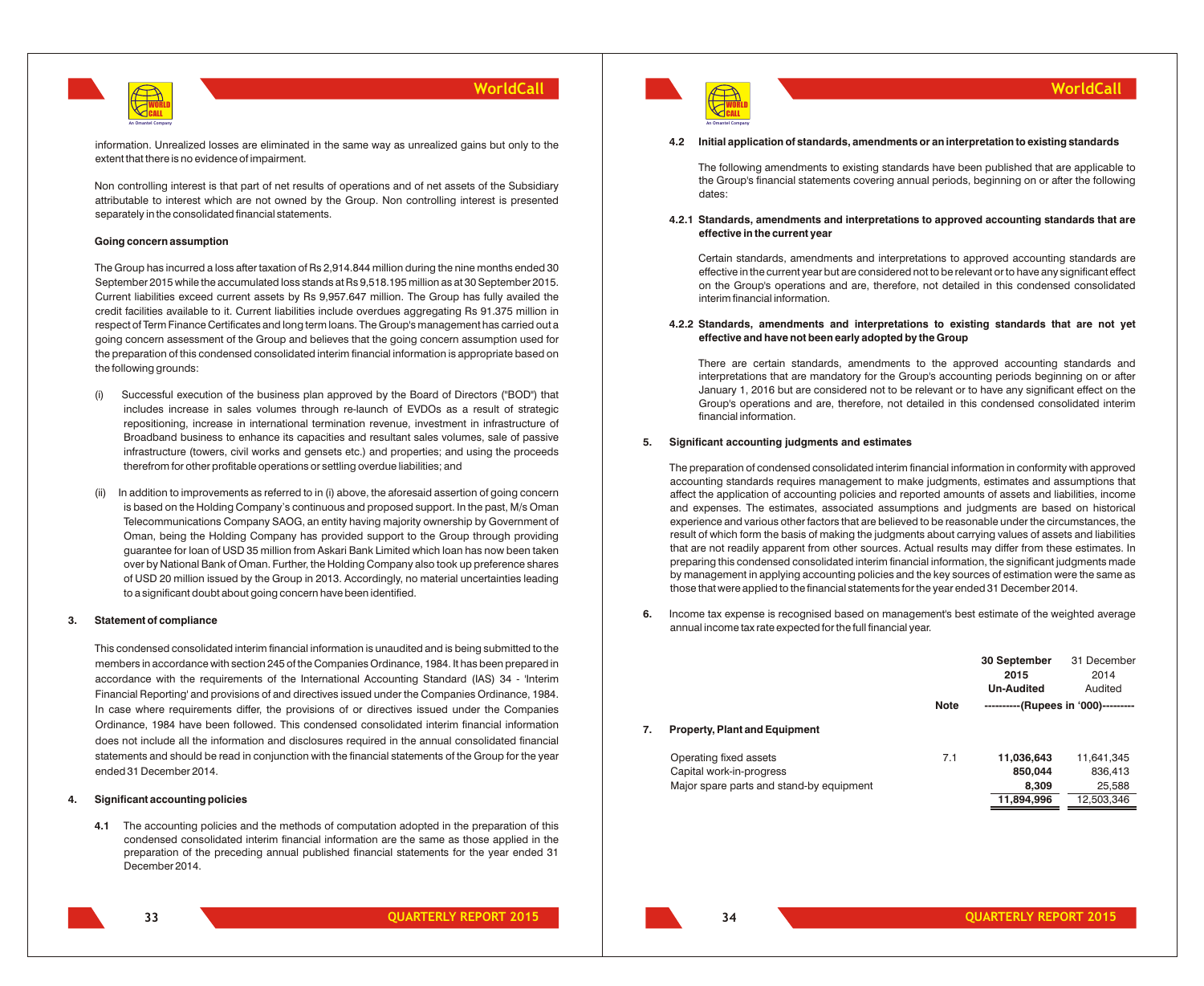|     |                                                     |             |                                     | <b>WorldCall</b> |
|-----|-----------------------------------------------------|-------------|-------------------------------------|------------------|
|     |                                                     |             | 30 September                        | 31 December      |
|     |                                                     |             | 2015                                | 2014             |
|     |                                                     |             | <b>Un-Audited</b>                   | Audited          |
|     |                                                     | <b>Note</b> | ----------(Rupees in '000)--------- |                  |
| 7.1 | <b>Operating fixed assets</b>                       |             |                                     |                  |
|     |                                                     |             |                                     |                  |
|     | Opening net book value                              |             | 11,641,345                          | 12,520,955       |
|     | Additions during the period/year                    | 7.2         | 308,102                             | 1,212,066        |
|     | Revaluation surplus                                 |             |                                     | 455,772          |
|     | Transferred in from investment properties           |             |                                     | 97,500           |
|     |                                                     |             | 11,949,447                          | 14,286,293       |
|     |                                                     |             |                                     |                  |
|     | Disposals (at book value) for the period/year       | 7.3         | (38,009)                            | (19, 112)        |
|     | Transferred out to non-current assets classified as |             |                                     |                  |
|     | held for sale                                       |             |                                     | (1,356,011)      |
|     | Depreciation charged during the period/year         |             | (874, 795)                          | (1, 269, 825)    |
|     | Closing book value                                  | 7.4         | 11,036,643                          | 11,641,345       |
|     |                                                     |             |                                     |                  |
| 7.2 | Following is the detail of additions                |             |                                     |                  |
|     | Leasehold improvements                              |             | 6,444                               | 2,741            |
|     | Plant and equipment                                 |             | 298,198                             | 1,199,213        |
|     | Office equipment                                    |             | 367                                 | 2,623            |
|     | Furniture and fixtures                              |             | 34                                  | ä,               |
|     | Computers                                           |             | 3,059                               | 2,114            |
|     | Vehicles                                            |             |                                     | 5,375            |
|     |                                                     |             | 308,102                             | 1,212,066        |
|     |                                                     |             |                                     |                  |
| 7.3 | Following are the book values of disposals          |             |                                     |                  |
|     | Leasehold improvement                               |             |                                     |                  |
|     | Plant and equipment                                 |             | 3,170                               | 4,320            |
|     | Office equipment                                    |             |                                     | 441              |
|     | Computers                                           |             | 429                                 | 268              |
|     | Furniture and fixtures                              |             |                                     | 6                |
|     | Vehicles                                            |             | 34,410                              | 14,077           |
|     |                                                     |             | 38,009                              | 19,112           |
|     |                                                     |             |                                     |                  |
|     |                                                     |             |                                     |                  |

**7.4** Property, plant and equipment includes equipment deployed in implementing the Universal Service Fund network which is subject to lien exercisable by Universal Service Fund Company ("USFC") in the event of failure by the Group to maintain service availability and quality specification.

|    |                                        |             | 30 September                        | 31 December |
|----|----------------------------------------|-------------|-------------------------------------|-------------|
|    |                                        |             | 2015                                | 2014        |
|    |                                        |             | <b>Un-Audited</b>                   | Audited     |
|    |                                        | <b>Note</b> | ----------(Rupees in '000)--------- |             |
| 8. | Intangible assets                      |             |                                     |             |
|    | Licenses                               |             | 1,868,907                           | 2,022,751   |
|    | Indefeasible right of use - media cost |             | 540,831                             | 580,032     |
|    | Software                               |             | 7.362                               | 9,499       |
|    | Goodwill                               | 8.1         | 2,553,494                           | 2,553,494   |
|    |                                        |             | 4.970.594                           | 5,165,776   |

WORLD CALL

**An Omantel Company**

**8.1** Goodwill represents the difference between the cost of acquisition (fair value of consideration paid) and fair value of net identifiable assets acquired at the time of merger of Worldcall Telecom Limited with Worldcall Communications Limited, Worldcall Multimedia Limited and Worldcall Broadband Limited.

**WorldCall**

Management has assessed the recoverable amount as at 30 September 2015 based on a value in use calculation and determined that, as of this date, there is no indication of impairment of Goodwill. This calculation uses cash flow projections based on a five years' financial business plan approved by the Board. The business plan also includes a comprehensive analysis of the existing operational deployments of the Group along with strategic direction of future investments and business growth. The cash flows beyond the five years period have been extrapolated using a steady 5% growth rate which is consistent with the long-term average growth rate for the industry, whereas for the purpose of impairment testing, no growth is considered in cash flows beyond the period of five years as per International Accounting Standard 36 'Impairment of Assets'.

Based on the above approved business plan and continued support from the Parent company, the Company will be able to meet its obligations and will be able to achieve satisfactory level of profitability in future.

|    |                                     | 30 September                        | 31 December |
|----|-------------------------------------|-------------------------------------|-------------|
|    |                                     | 2015                                | 2014        |
|    |                                     | <b>Un-Audited</b>                   | Audited     |
|    |                                     | ----------(Rupees in '000)--------- |             |
| 9. | Term finance certificates - secured |                                     |             |
|    | Term finance certificates           | 1,643,735                           | 1,643,735   |
|    | Restructuring cost                  | (12, 638)                           |             |
|    |                                     | 1,631,097                           | 1,643,735   |
|    | Amortization of restructuring cost  | 1,768                               |             |
|    |                                     | 1,632,865                           | 1,643,735   |
|    | Redeemed                            | (126, 625)                          |             |
|    |                                     | 1,506,240                           | 1,643,735   |
|    | Current maturity                    | (1,506,240)                         | (1,643,735) |
|    |                                     |                                     |             |

## **Term Finance Certificates (TFCs)**

These TFCs were earlier rescheduled in December 2012 under which the principal was repayable in three semi-annual installments ending on 07 October 2015.

In July 2014, the Group initiated the process of second restructuring with the TFC holders. On 03 April 2015, the TFCs were rescheduled and the terms of the revised rescheduling agreement are effective from 07 October 2014. As per revised terms, the tenure of the TFCs were extended by seven years with principal installments ending in October 2021. Profit rate and security remained the same.

As per terms of second rescheduling, payments in respect of principal and markup aggregating to Rs 230.000 million (includes PKR 60 M profit) were required to be made during the period ended September 30, 2015. However, payments of Rs 146.625 million (includes PKR 20 M profit) were made, hence, constituting a default as per the terms. Consequently, the total amount has been classified in current liabilities.

**35**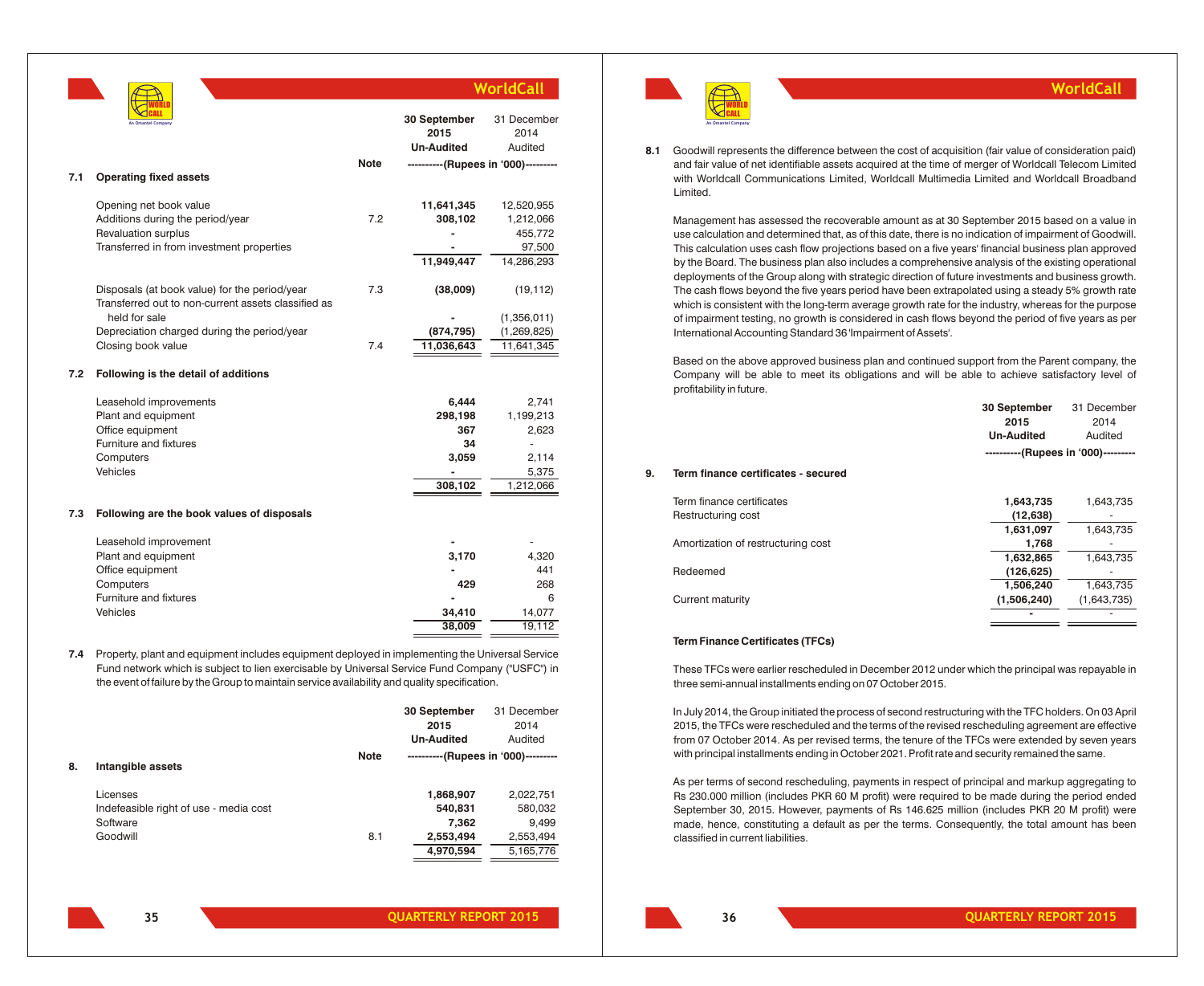

|     | An Omantel Company               |             | 30 September<br>2015<br><b>Un-Audited</b> | 31 December<br>2014<br>Audited |
|-----|----------------------------------|-------------|-------------------------------------------|--------------------------------|
| 10. | Long term loans - secured        | <b>Note</b> | ----------(Rupees in '000)---------       |                                |
|     | Askari Bank Limited              | 10.1        |                                           | 2,378,458                      |
|     | National Bank of Oman (NBO)      | 10.2        | 3,615,969                                 |                                |
|     | Soneri Bank Limited              | 10.3        |                                           | 7,225                          |
|     | <b>Allied Bank Limited</b>       | 10.4        | 94,250                                    |                                |
|     |                                  |             | 3,710,219                                 | 2,385,683                      |
|     | 10.1 Askari Bank Limited         |             |                                           |                                |
|     | Receipt                          |             | 2,943,855                                 | 2,943,855                      |
|     | Initial transaction cost         |             | (129, 365)                                | (129, 365)                     |
|     |                                  |             | 2,814,490                                 | 2,814,490                      |
|     | Amortization of transaction cost |             | 129,365                                   | 43,257                         |
|     |                                  |             | 2,943,855                                 | 2,857,747                      |
|     | Exchange loss                    |             | 557,729                                   | 524,995                        |
|     |                                  |             | 3,501,584                                 | 3,382,742                      |
|     | Repaid                           |             | (3,501,584)                               | (98, 884)                      |
|     |                                  |             |                                           | 3,283,858                      |
|     | Current maturity                 |             |                                           | (905, 400)                     |
|     |                                  |             |                                           | 2,378,458                      |

In September 2014, the Group in agreement with Askari Bank Limited, arranged a financing from consortium of banks comprising NBO and Ahli Bank SAOG ("the consortium") with NBO as the lead arranger, whereby Askari Bank Limited shall be fully repaid from the proceeds of the loan from the consortium. As at 30 June 2015, this loan has been repaid from the loan proceeds from NBO and SBLC has been released by Askari Bank Limited.

|                                  | 30 September<br>2015<br><b>Un-Audited</b> | 31 December<br>2014<br>Audited |
|----------------------------------|-------------------------------------------|--------------------------------|
| 10.2 National Bank of Oman       | ----------(Rupees in '000)---------       |                                |
| Receipt                          | 3,555,300                                 | ٠                              |
| Initial transaction cost         | (39,616)                                  |                                |
|                                  | 3,515,684                                 |                                |
| Amortization of transaction cost | 1,585                                     | ۰                              |
|                                  | 3,517,269                                 |                                |
| Exchange loss                    | 98,700                                    |                                |
|                                  | 3,615,969                                 |                                |
|                                  |                                           |                                |

This represents foreign currency syndicated loan facility amounting to USD 35 million from NBO and Ahli Bank SAOG ("the consortium") with NBO as the lead arranger. The loan was disbursed on 30 June 2015. It is repayable in 16 quarterly installments commencing 30 September 2017. Profit is payable quarterly and is charged at three months average LIBOR plus 1.75% per annum and monitoring fee at 1.5% per annum. To secure the facility, corporate guarantee of the Holding Company has been furnished alongwith a provision for cash cover/direct debit of the Holding Company's bank account in the event of the Group's failure to fund obligations under the facility agreement.



| An Omantel Company       | 30 September<br>2015<br><b>Un-Audited</b> | 31 December<br>2014<br>Audited |
|--------------------------|-------------------------------------------|--------------------------------|
|                          | ----------(Rupees in '000)---------       |                                |
| 10.3 Soneri Bank Limited |                                           |                                |
|                          |                                           |                                |
| Receipt                  | 66,756                                    | 66,756                         |
| Repaid                   | (39, 159)                                 | (16, 662)                      |
|                          | 27,597                                    | 50,094                         |
| Current maturity         | (27, 597)                                 | (42, 869)                      |
|                          | $\blacksquare$                            | 7.225                          |

**WorldCall**

Current maturity of this loan includes overdue installments aggregating Rs 8.00 million (2014: Nil).

|                                  | 30 September<br>2015<br><b>Un-Audited</b> | 31 December<br>2014<br>Audited |
|----------------------------------|-------------------------------------------|--------------------------------|
| 10.4 Allied Bank Limited         | ----------(Rupees in '000)---------       |                                |
| Transferred from running finance | 125,000                                   | ۰                              |
| Repaid                           | (7,250)                                   | ۰                              |
|                                  | 117,750                                   | ٠                              |
| Current maturity                 | (23,500)                                  | ۰                              |
|                                  | 94,250                                    | ۰                              |

This represents a term loan facility of Rs 125 million obtained through restructuring of Running Finance facility. This facility was rescheduled in January 2015 and is now repayable in 43 monthly installments ending on 31 July 2018. It carried mark up at one month KIBOR plus 2.5% per annum till 31 March 2015 and was payable monthly. The mark up rate with effect from 01 April 2015 is 3 months KIBOR plus 0.5% per annum to be reset and recoverable quarterly. It is secured through joint pari passu charge on present and future current and fixed assets excluding land and building of the Group with 25% margin.

#### **11. Contingencies and commitments**

#### **Contingencies**

There is no significant change in contingencies from the preceding annual published financial statements of the Group for the year ended 31 December 2014 except for the following:

**(i)** A demand of Rs 1,059.595 million (including default surcharge of Rs 325.849 million) was raised against the Group under section 161/205 of the Income Tax Ordinance, 2001 for the period relevant to Tax Year 2012 alleging non-compliance with various applicable withholding provisions contained in the Ordinance. The management assailed the subject order in usual appellate course and while first appellate authority decided certain issues in Group's favor, major issues were remanded back to department for adjudication afresh. Such appellate order was further assailed by the Group before Appellate Tribunal Inland Revenue ('ATIR'), at which forum, adjudication is pending. Meanwhile, department concluded the reassessment proceedings, primarily repeating the treatment earlier accorded, however, based on relief allowed by first appellate authority, demand now stands reduced to Rs 1,003.426 million (including default surcharge of Rs 384.329 million). Such reassessment order was assailed by the Group in second round of litigation and the first appellate authority, through its order dated 29 June 2015, has upheld the departmental action. Management has contested this order before ATIR for favorable outcome. In this financial information, only an amount of Rs 103.673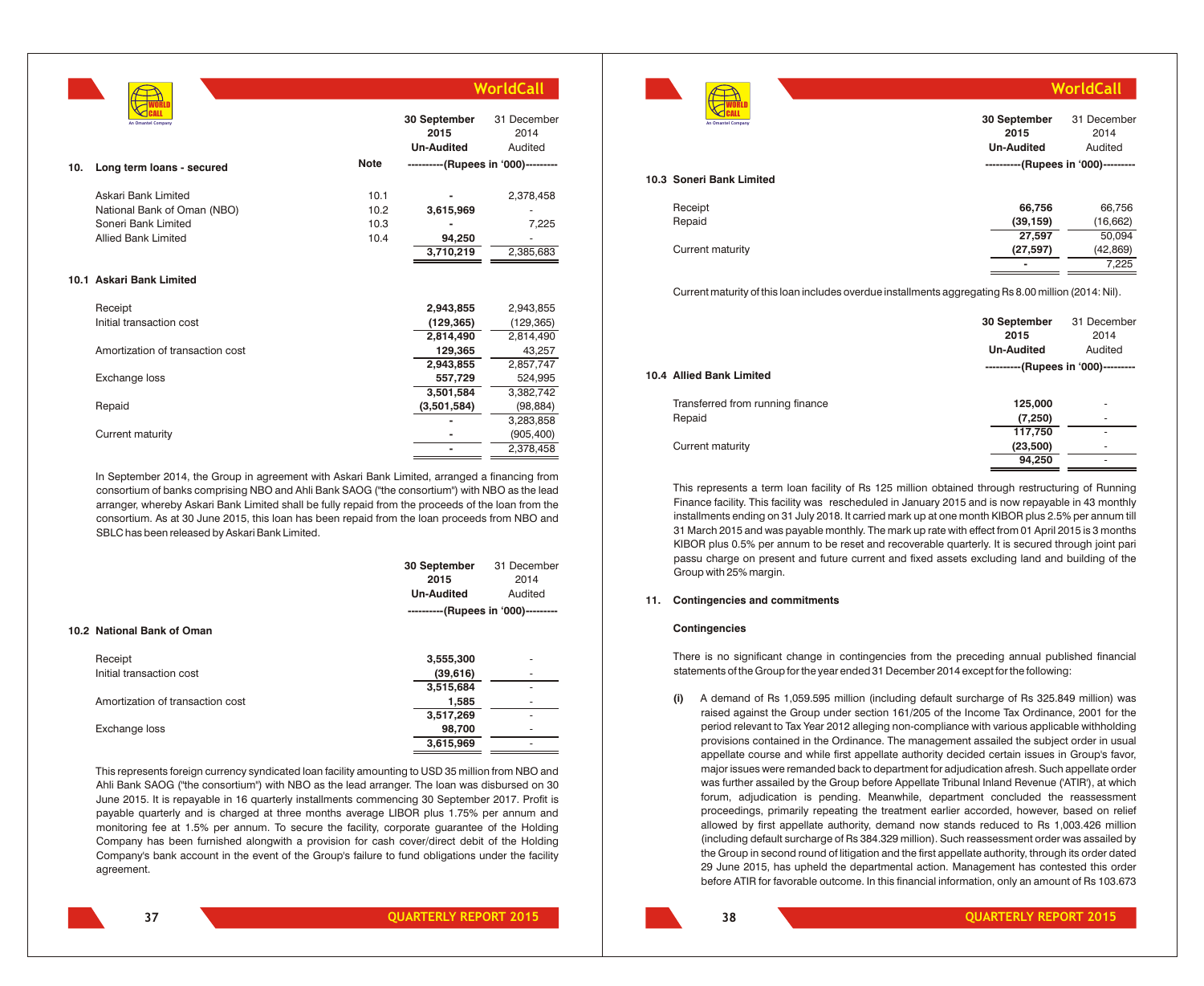

million has been recognized as liability on this account as Group's management considers that Group's position is well founded on meritorious grounds and thus eventually demand would not sustain appellate review.

**(ii)** One of the Group's suppliers has filed a petition before the Lahore High Court through which it has claimed Rs 216.482 million receivable from the Group. Further details of the litigation have not been disclosed as it may prejudice the Group's position. The Group has denied such claim and has also challenged the maintainability of the proceedings. Also, the Group has filed a counter petition claiming Rs 315.178 million receivable from the same supplier. Based on the advice of the Group's legal counsel, management is of the view that it is unlikely that any adverse order will be passed against the Group. In view of the above, no provision has been made in this interim financial information on this account.

|               |                                                                                                                                                                                                                                                                                                                                                                                                                                                                                                                                                                                                                    | 30 September<br>2015<br><b>Un-Audited</b><br>----------(Rupees in '000)---------                                                                       | 31 December<br>2014<br>Audited                                                                                                                                                    |
|---------------|--------------------------------------------------------------------------------------------------------------------------------------------------------------------------------------------------------------------------------------------------------------------------------------------------------------------------------------------------------------------------------------------------------------------------------------------------------------------------------------------------------------------------------------------------------------------------------------------------------------------|--------------------------------------------------------------------------------------------------------------------------------------------------------|-----------------------------------------------------------------------------------------------------------------------------------------------------------------------------------|
|               | Outstanding quarantees                                                                                                                                                                                                                                                                                                                                                                                                                                                                                                                                                                                             | 1,080,577                                                                                                                                              | 1,140,217                                                                                                                                                                         |
|               | <b>Commitments</b>                                                                                                                                                                                                                                                                                                                                                                                                                                                                                                                                                                                                 |                                                                                                                                                        |                                                                                                                                                                                   |
|               | Commitments in respect of capital expenditure                                                                                                                                                                                                                                                                                                                                                                                                                                                                                                                                                                      | 1,770,406                                                                                                                                              | 1,851,011                                                                                                                                                                         |
|               | Outstanding letters of credit                                                                                                                                                                                                                                                                                                                                                                                                                                                                                                                                                                                      | 7,851                                                                                                                                                  | 4,596                                                                                                                                                                             |
| 12.           | Cash generated from/(used in) operations                                                                                                                                                                                                                                                                                                                                                                                                                                                                                                                                                                           |                                                                                                                                                        |                                                                                                                                                                                   |
|               | Loss before taxation                                                                                                                                                                                                                                                                                                                                                                                                                                                                                                                                                                                               | (2,208,858)                                                                                                                                            | (1,785,621)                                                                                                                                                                       |
| -Finance cost | Adjustment for non-cash charges and other items:<br>-Depreciation on property, plant and equipment<br>-Amortization of intangible assets<br>-Amortization of transaction cost<br>-Discounting charges<br>-Amortization of long term trade receivables<br>-Provision for doubtful debts<br>- Reversal of provision for doubtful debts<br>-Provision for stores and spares<br>-Reversal of provision for stores and spares<br>-Exchange loss/(gain) on foreign currency loan<br>-Gain on sale of property, plant and equipment<br>-Exchange translation (gain)/loss<br>-Retirement benefits<br>-Advances written-off | 874,795<br>195,182<br>89,461<br>(12,098)<br>70,983<br>(43, 627)<br>1,713<br>$\overline{\phantom{0}}$<br>131,434<br>(791)<br>1,013<br>65,047<br>364,969 | 964,091<br>147,705<br>20,313<br>74,376<br>(6,805)<br>42,301<br>$\blacksquare$<br>$\overline{\phantom{a}}$<br>(9,368)<br>(90, 200)<br>(4,068)<br>1,827<br>48,195<br>683<br>467,393 |
|               | Loss before working capital changes                                                                                                                                                                                                                                                                                                                                                                                                                                                                                                                                                                                | (470, 777)                                                                                                                                             | (129, 178)                                                                                                                                                                        |

## WORLD CALL **An Omantel Company**

**WorldCall**

| 30 September                        | 31 December |  |  |  |
|-------------------------------------|-------------|--|--|--|
| 2015                                | 2014        |  |  |  |
| <b>Un-Audited</b>                   | Audited     |  |  |  |
| ----------(Rupees in '000)--------- |             |  |  |  |

#### **Effect on cash flow due to working capital changes:**

| Decrease/(increase) in the current assets:  |            |            |
|---------------------------------------------|------------|------------|
| -Stores and spares                          | 34.321     | (69, 175)  |
| -Stock-in-trade                             | (191)      | (28, 405)  |
| -Trade debts                                | (119, 321) | (5, 239)   |
| -Loans and advances                         | (86, 708)  | 266,292    |
| -Deposits and prepayments                   | 218        | (250, 134) |
| -Other receivables                          | 30,885     | (22, 888)  |
| Increase/(decrease) in current liabilities: |            |            |
| -Trade and other payables                   | 888,555    | (11, 452)  |
|                                             | 747.759    | (121,001)  |
|                                             | 276.982    | (250.179)  |

#### **13. Related party transactions**

The related parties comprise of associated companies, related group companies, directors, companies where directors also hold directorship and key management personnel. Significant transactions with related parties are as follows:

|                                                               |                                                                        | Nine months ended<br>30 September<br>2015<br><b>Un-Audited</b><br>----------(Rupees in '000)--------- | Nine months ended<br>30 September<br>2014<br>Un-Audited |
|---------------------------------------------------------------|------------------------------------------------------------------------|-------------------------------------------------------------------------------------------------------|---------------------------------------------------------|
| <b>Relationship with the Group</b>                            | Nature of transactions                                                 |                                                                                                       |                                                         |
| <b>Holding Company</b>                                        | Dividend on preference shares<br>Management fee on preference shares   | 96,732<br>113,825                                                                                     | 89,339<br>92,152                                        |
| Other related parties<br>Key management personnel             | Purchase of goods and services<br>Salaries and other employee benefits | 61,415<br>233,686                                                                                     | 63,874<br>245,697                                       |
|                                                               |                                                                        | 30 September<br>2015<br><b>Un-Audited</b><br>----------(Rupees in '000)---------                      | 31 December<br>2014<br>Audited                          |
| Period/year end balances                                      |                                                                        |                                                                                                       |                                                         |
| Receivable from related parties<br>Payable to related parties |                                                                        | 53.121<br>3,015,804                                                                                   | 30,432<br>2,587,629                                     |

**39**